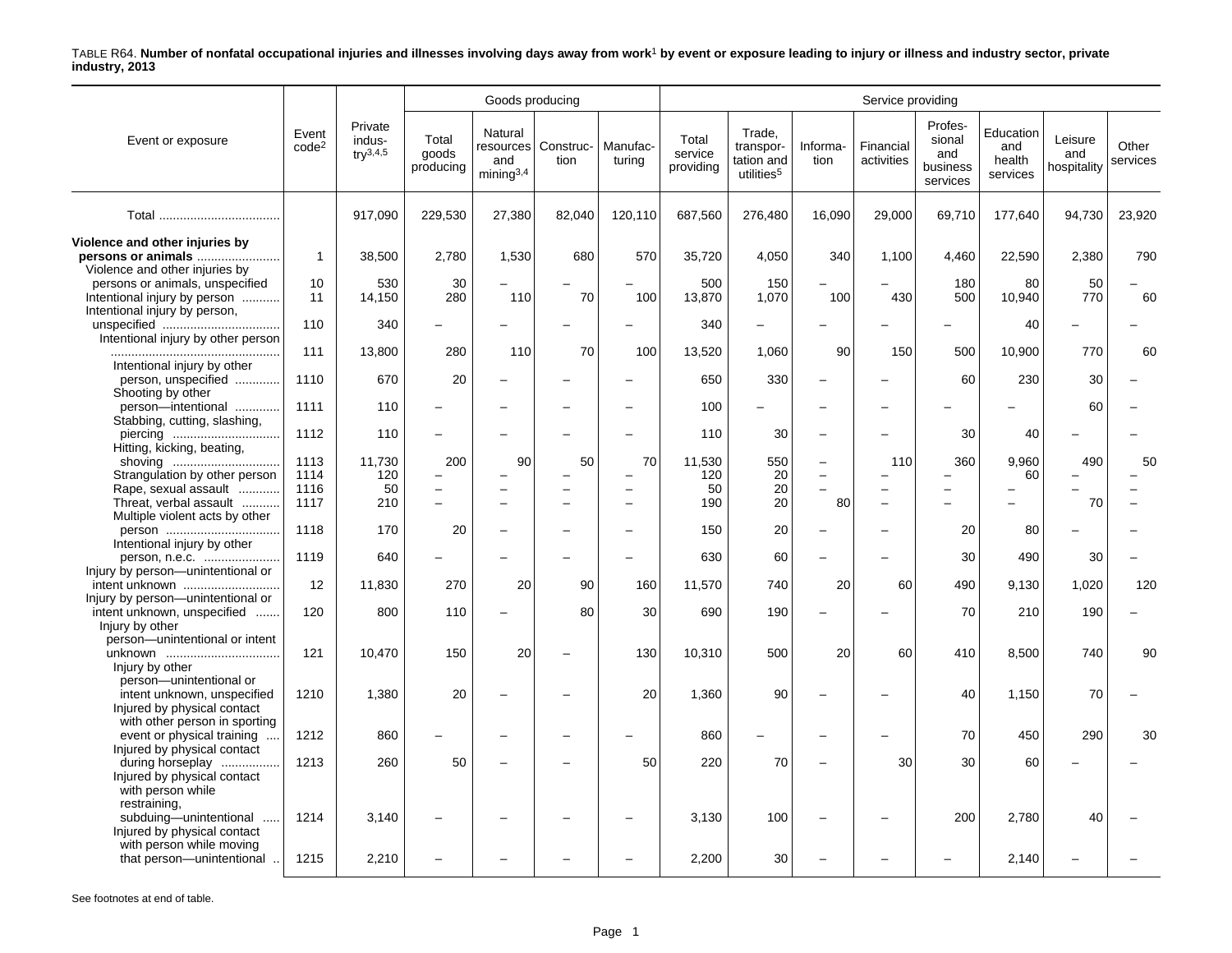|                                                      |                            |                                               |                             | Goods producing                         |                                                      |                    |                               |                                                             |                                                      | Service providing        |                                                  |                                        |                               |                   |
|------------------------------------------------------|----------------------------|-----------------------------------------------|-----------------------------|-----------------------------------------|------------------------------------------------------|--------------------|-------------------------------|-------------------------------------------------------------|------------------------------------------------------|--------------------------|--------------------------------------------------|----------------------------------------|-------------------------------|-------------------|
| Event or exposure                                    | Event<br>code <sup>2</sup> | Private<br>indus-<br>$\text{tr} \sqrt{3,4,5}$ | Total<br>goods<br>producing | Natural<br>and<br>mining <sup>3,4</sup> | resources   Construc-<br>tion                        | Manufac-<br>turing | Total<br>service<br>providing | Trade,<br>transpor-<br>tation and<br>utilities <sup>5</sup> | Informa-<br>tion                                     | Financial<br>activities  | Profes-<br>sional<br>and<br>business<br>services | Education<br>and<br>health<br>services | Leisure<br>and<br>hospitality | Other<br>services |
|                                                      |                            |                                               |                             |                                         |                                                      |                    |                               |                                                             |                                                      |                          |                                                  |                                        |                               |                   |
| Multiple unintentional injuries                      |                            |                                               |                             |                                         |                                                      |                    |                               |                                                             |                                                      |                          |                                                  |                                        |                               |                   |
| by other person<br>Injury by other                   | 1218                       | 40                                            |                             |                                         |                                                      |                    | 40                            |                                                             |                                                      |                          |                                                  | 30                                     |                               |                   |
| person-unintentional or                              |                            |                                               |                             |                                         |                                                      |                    |                               |                                                             |                                                      |                          |                                                  |                                        |                               |                   |
| intent unknown, n.e.c.                               | 1219                       | 2,580                                         | 70                          | 20                                      | $\overline{\phantom{0}}$                             | 50                 | 2,510                         | 180                                                         |                                                      |                          | 60                                               | 1,900                                  | 320                           | 30                |
| Self-inflicted                                       |                            |                                               |                             |                                         |                                                      |                    |                               |                                                             |                                                      |                          |                                                  |                                        |                               |                   |
| injury-unintentional or intent                       |                            |                                               |                             |                                         |                                                      |                    |                               |                                                             |                                                      |                          |                                                  |                                        |                               |                   |
| unknown                                              | 122                        | 80                                            |                             |                                         |                                                      |                    | 80                            | 40                                                          | $\overline{\phantom{0}}$                             |                          |                                                  |                                        | 30                            |                   |
| Self-inflicted                                       |                            |                                               |                             |                                         |                                                      |                    |                               |                                                             |                                                      |                          |                                                  |                                        |                               |                   |
| injury-unintentional or                              |                            |                                               |                             |                                         |                                                      |                    |                               |                                                             |                                                      |                          |                                                  |                                        |                               |                   |
| intent unknown, n.e.c.                               | 1229                       | 60                                            |                             |                                         |                                                      |                    | 60                            | 30                                                          |                                                      |                          |                                                  | $\overline{\phantom{a}}$               | 30                            |                   |
| Injury by person-unintentional                       |                            |                                               |                             |                                         |                                                      |                    |                               |                                                             |                                                      |                          |                                                  |                                        |                               |                   |
| or intent unknown, n.e.c.                            | 129                        | 490                                           |                             |                                         |                                                      |                    | 480                           |                                                             |                                                      |                          |                                                  | 400                                    | 70                            |                   |
| Animal and insect related incidents                  | 13                         | 11,980                                        | 2,200                       | 1,400                                   | 490                                                  | 310                | 9,780                         | 2,100                                                       | 170                                                  | 610                      | 3,290                                            | 2,450                                  | 540                           | 620               |
| Animal and insect related                            |                            |                                               |                             |                                         |                                                      |                    |                               |                                                             |                                                      |                          |                                                  |                                        |                               |                   |
| incidents, unspecified                               | 130                        | 70                                            |                             |                                         |                                                      |                    | 60                            |                                                             |                                                      |                          |                                                  |                                        | 50                            |                   |
| Bites and stings                                     | 131                        | 9,240                                         | 950                         | 230                                     | 490                                                  | 240                | 8,290                         | 1,670                                                       | 140                                                  | 580                      | 2,940                                            | 2,210                                  | 290                           | 460               |
| Bites and stings, unspecified                        | 1310                       | 1,010                                         | 180                         | 70                                      | 50                                                   | 60                 | 830                           | 290                                                         | 40                                                   |                          | 90                                               | 290                                    | 80                            | 30                |
| Stings and venomous bites                            | 1311                       | 2,370                                         | 560                         | 120                                     | 350                                                  | 100                | 1,810                         | 720                                                         | 60                                                   | 390                      | 250                                              | 280                                    | 70                            | 40                |
| Nonvenomous insect bites                             | 1312                       | 1,760                                         | 100                         | 20                                      | 30                                                   | 50                 | 1,660                         | 220                                                         | 20                                                   |                          | 170                                              | 1,170                                  | 40                            | 40                |
| Other animal bites,                                  |                            |                                               |                             |                                         |                                                      |                    |                               |                                                             |                                                      |                          |                                                  |                                        |                               |                   |
| nonvenomous                                          | 1313                       | 3,870                                         | 90                          | 20                                      | 50                                                   | 20                 | 3,790                         | 430                                                         | 30                                                   | 150                      | 2,390                                            | 350                                    | 80                            | 350               |
| Bites and stings, n.e.c.                             | 1319                       | 230                                           | 20                          |                                         |                                                      |                    | 210                           |                                                             |                                                      |                          | 50                                               | 110                                    | 20                            |                   |
| Struck by animal                                     | 132                        | 1,680                                         | 1,140                       | 1,100                                   | $\overline{\phantom{0}}$                             | 40                 | 540                           | 150                                                         | $\overline{\phantom{0}}$                             | $\overline{\phantom{0}}$ | 110                                              | 50                                     | 150                           | 70                |
| Struck by animal, unspecified                        | 1320                       | 160                                           | 120                         | 110                                     | $\equiv$                                             |                    | 40                            | 20                                                          | $\overline{\phantom{a}}$                             |                          |                                                  |                                        |                               |                   |
| Trampled by or stepped on by                         |                            |                                               |                             |                                         |                                                      |                    |                               |                                                             |                                                      |                          |                                                  |                                        |                               |                   |
|                                                      | 1321                       | 390                                           | 270                         | 270                                     | -                                                    |                    | 120                           | 60                                                          | $\overline{\phantom{0}}$                             | $\overline{\phantom{0}}$ |                                                  | 20                                     | 20                            | 30                |
| Kicked by animal                                     | 1322                       | 490                                           | 400                         | 380                                     | $\equiv$                                             | 20                 | 90                            |                                                             | $\overline{\phantom{a}}$                             | $\overline{\phantom{a}}$ | 40                                               | $\sim$                                 | 50                            |                   |
| Mauled, clawed, or scratched                         |                            | 90                                            |                             |                                         |                                                      |                    |                               |                                                             |                                                      |                          |                                                  |                                        |                               |                   |
| by animal<br>Gored or rammed by animal               | 1323<br>1324               | 140                                           | 40<br>100                   | 40<br>90                                | $\overline{\phantom{0}}$<br>$\overline{\phantom{0}}$ |                    | 60<br>50                      | 30                                                          | $\overline{\phantom{0}}$<br>$\overline{\phantom{0}}$ | $\overline{\phantom{0}}$ | 40                                               |                                        |                               |                   |
| Struck by animal, n.e.c.                             | 1329                       | 390                                           | 220                         | 200                                     | $\overline{\phantom{0}}$                             | 20                 | 180                           | 50                                                          | $\overline{\phantom{0}}$                             |                          |                                                  | 20                                     | 70                            | 30                |
| Multiple types of animal and                         |                            |                                               |                             |                                         |                                                      |                    |                               |                                                             |                                                      |                          |                                                  |                                        |                               |                   |
| insect incidents                                     | 138                        | 710                                           | 40                          | 40                                      |                                                      |                    | 670                           | 270                                                         | $\overline{\phantom{0}}$                             |                          | 100                                              | 170                                    | 40                            | 60                |
| Multiple types of animal and                         |                            |                                               |                             |                                         |                                                      |                    |                               |                                                             |                                                      |                          |                                                  |                                        |                               |                   |
| insect incidents, unspecified                        | 1380                       | 140                                           |                             |                                         |                                                      |                    | 140                           |                                                             |                                                      |                          |                                                  | 140                                    |                               |                   |
| Bitten and struck by animal                          | 1381                       | 530                                           | 40                          | 40                                      | $\equiv$                                             |                    | 490                           | 270                                                         | $\overline{\phantom{a}}$                             |                          | 90                                               | 20                                     | 30                            | 60                |
| Multiple types of animal and                         |                            |                                               |                             |                                         |                                                      |                    |                               |                                                             |                                                      |                          |                                                  |                                        |                               |                   |
| insect incidents, n.e.c.                             | 1389                       | 30                                            |                             |                                         |                                                      |                    | 30                            |                                                             |                                                      |                          |                                                  |                                        |                               |                   |
| Animal and insect related                            |                            |                                               |                             |                                         |                                                      |                    |                               |                                                             |                                                      |                          |                                                  |                                        |                               |                   |
| incidents, n.e.c.                                    | 139                        | 270                                           | 50                          | 20                                      | $\overline{\phantom{0}}$                             | 20                 | 230                           | $\overline{\phantom{0}}$                                    | 20                                                   | $\overline{\phantom{0}}$ | 130                                              | 30                                     | $\equiv$                      |                   |
|                                                      | $\overline{2}$             |                                               |                             |                                         |                                                      |                    |                               |                                                             | 840                                                  |                          |                                                  |                                        |                               |                   |
| Transportation incidents<br>Transportation incident, |                            | 44,410                                        | 7,130                       | 1,650                                   | 3,270                                                | 2,210              | 37,270                        | 18,500                                                      |                                                      | 1,770                    | 6,320                                            | 6,390                                  | 2,180                         | 1,290             |
|                                                      | 20                         | 520                                           | 50                          |                                         | 30                                                   | 20                 | 470                           | 130                                                         |                                                      | 60                       | 130                                              | 110                                    | 20                            |                   |
| Aircraft incidents                                   | 21                         | 680                                           | 30                          | $\overline{\phantom{0}}$                |                                                      |                    | 650                           | 650                                                         | $\overline{\phantom{0}}$                             |                          |                                                  |                                        |                               |                   |
| Fall on aircraft during transport                    | 217                        | 490                                           |                             |                                         |                                                      |                    | 490                           | 490                                                         | $\overline{\phantom{0}}$                             |                          |                                                  |                                        |                               |                   |
|                                                      |                            |                                               |                             |                                         |                                                      |                    |                               |                                                             |                                                      |                          |                                                  |                                        |                               |                   |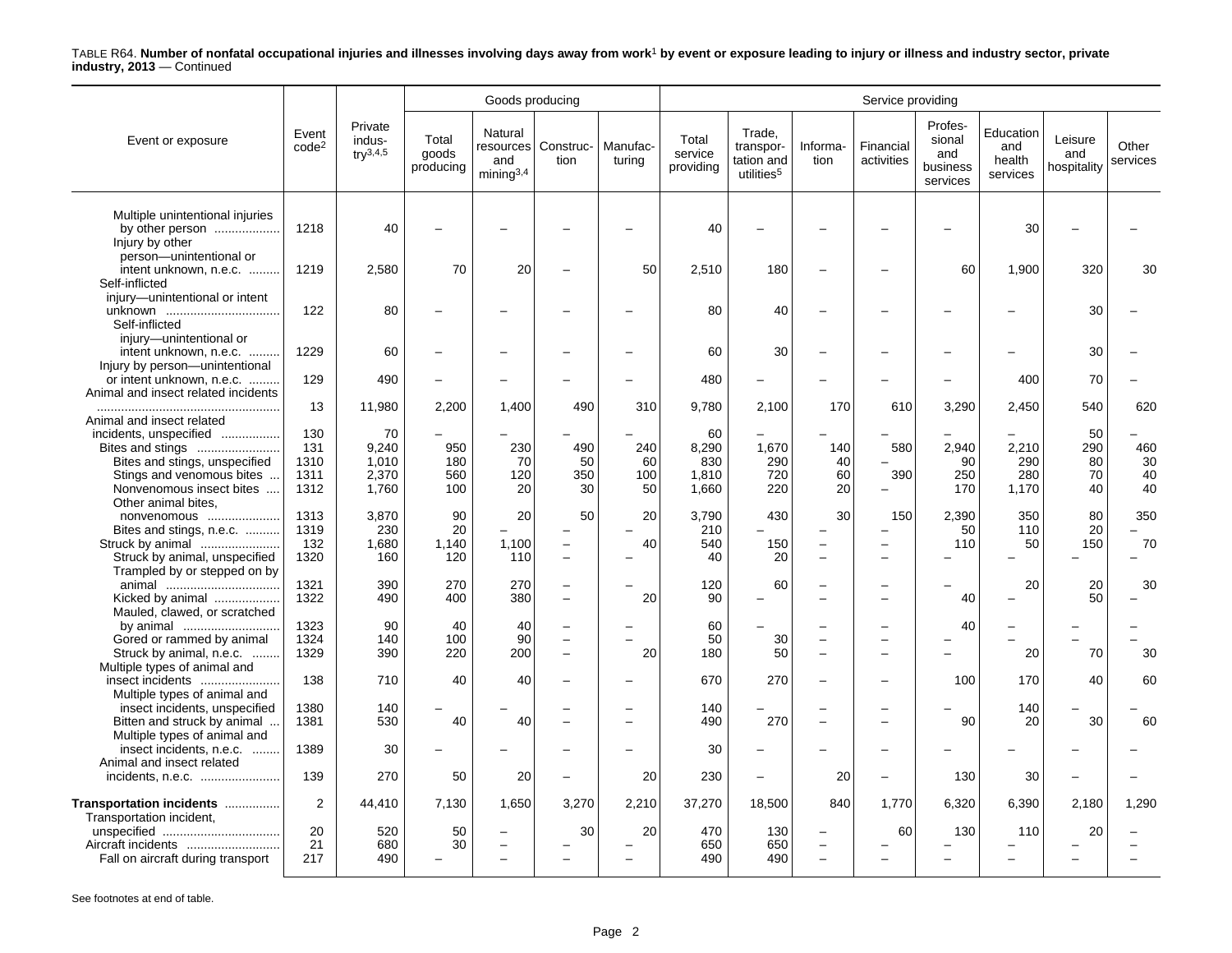|                                                                                                                                      |                            |                                    |                                                     | Goods producing                                      |                                      |                    |                               |                                                             |                                                             | Service providing       |                                                  |                                        |                               |                   |
|--------------------------------------------------------------------------------------------------------------------------------------|----------------------------|------------------------------------|-----------------------------------------------------|------------------------------------------------------|--------------------------------------|--------------------|-------------------------------|-------------------------------------------------------------|-------------------------------------------------------------|-------------------------|--------------------------------------------------|----------------------------------------|-------------------------------|-------------------|
| Event or exposure                                                                                                                    | Event<br>code <sup>2</sup> | Private<br>indus-<br>$try^{3,4,5}$ | Total<br>goods<br>producing                         | Natural<br>resources<br>and<br>mining <sup>3,4</sup> | Construc-<br>tion                    | Manufac-<br>turing | Total<br>service<br>providing | Trade,<br>transpor-<br>tation and<br>utilities <sup>5</sup> | Informa-<br>tion                                            | Financial<br>activities | Profes-<br>sional<br>and<br>business<br>services | Education<br>and<br>health<br>services | Leisure<br>and<br>hospitality | Other<br>services |
| Aircraft incident, n.e.c.<br>Rail vehicle incidents<br>Collision between rail vehicle                                                | 219<br>22                  | 150<br>250                         | $\overline{\phantom{0}}$<br>$\equiv$                | $\overline{\phantom{0}}$                             |                                      |                    | 150<br>250                    | 150<br>240                                                  | $\overline{\phantom{0}}$<br>$\equiv$                        |                         |                                                  |                                        |                               |                   |
| and another vehicle<br>Rail vehicle collision,                                                                                       | 221                        | 130                                | $\overline{\phantom{0}}$                            | $\overline{\phantom{0}}$                             |                                      |                    | 130                           | 130                                                         | $\overline{\phantom{0}}$                                    |                         |                                                  |                                        |                               |                   |
| unspecified<br>Collision between two rail                                                                                            | 2210                       | 20                                 |                                                     | ÷                                                    |                                      |                    | 20                            | 20                                                          | $\overline{\phantom{0}}$                                    |                         |                                                  |                                        |                               |                   |
| vehicles<br>Collision between rail and                                                                                               | 2211                       | 50                                 |                                                     |                                                      |                                      |                    | 50                            | 50                                                          | $\qquad \qquad -$                                           |                         |                                                  |                                        |                               |                   |
| roadway vehicles<br>Derailment<br>Rail vehicle incident, n.e.c.                                                                      | 2212<br>222<br>229         | 70<br>40<br>60                     | $\overline{\phantom{0}}$<br>$\equiv$                | $\overline{\phantom{0}}$<br>$\overline{a}$           | L.                                   |                    | 70<br>40<br>60                | 70<br>40<br>60                                              | $\qquad \qquad -$<br>$\qquad \qquad -$<br>$\qquad \qquad -$ | $\overline{a}$          |                                                  |                                        |                               |                   |
| Animal and other non-motorized<br>vehicle transportation incidents<br>Animal transportation incident<br>Thrown, fell, or jumped from | 23<br>231                  | 380<br>120                         | 80<br>70                                            | 70<br>70                                             | $\equiv$<br>$\overline{\phantom{0}}$ | 20                 | 300<br>50                     | 60                                                          |                                                             |                         | 70                                               | 100                                    | 40                            |                   |
| animal being ridden<br>Animal transportation                                                                                         | 2313                       | 80                                 | 50                                                  | 50                                                   | $\equiv$                             |                    | 30                            |                                                             | ÷                                                           |                         |                                                  |                                        |                               |                   |
| incident, n.e.c.<br>Pedal cycle incident<br>Pedal cycle collision in                                                                 | 2319<br>232                | 30<br>260                          | 20<br>20                                            | 20<br>$\overline{\phantom{0}}$                       | $\equiv$<br>-                        | 20                 | 250                           | 50                                                          | $\overline{\phantom{0}}$<br>L.                              |                         | 70                                               | 100                                    | 30                            |                   |
| roadway<br>Fall from pedal cycle<br>Pedal cycle struck bump,                                                                         | 2321<br>2323               | 40<br>100                          | $\overline{\phantom{a}}$                            | ÷<br>$\overline{\phantom{0}}$                        | -                                    |                    | 40<br>100                     | 30                                                          | $\overline{\phantom{0}}$<br>$\overline{\phantom{0}}$        | L,                      | 40                                               | 30                                     | 20                            |                   |
| hole, or other rough terrain<br>Pedal cycle incident, n.e.c<br>Pedestrian vehicular incidents                                        | 2324<br>2329<br>24         | 20<br>90<br>5,480                  | $\overline{\phantom{0}}$<br>$\overline{a}$<br>1,230 | 200                                                  | 340                                  | 680                | 90<br>4,250                   | 2,080                                                       | 50                                                          | 160                     | 20<br>460                                        | 70<br>410                              | 300                           | 790               |
| Pedestrian vehicular incident,<br>unspecified<br>Pedestrian struck by vehicle in                                                     | 240                        | 380                                | 30                                                  | $\overline{\phantom{0}}$                             |                                      |                    | 350                           | 100                                                         | $\qquad \qquad -$                                           | 80                      | 90                                               | 20                                     | 60                            |                   |
| work zone<br>Pedestrian struck by vehicle                                                                                            | 241                        | 790                                | 290                                                 | 70                                                   | 110                                  | 110                | 500                           | 330                                                         | $\overline{a}$                                              |                         | 110                                              | 20                                     | 20                            |                   |
| in work zone, unspecified<br>Pedestrian struck by vehicle<br>propelled by another vehicle                                            | 2410                       | 280                                | 120                                                 | 20                                                   | 40                                   | 50                 | 160                           | 90                                                          | $\overline{\phantom{0}}$                                    |                         | 40                                               |                                        |                               |                   |
| in work zone<br>Pedestrian struck by<br>forward-moving vehicle in                                                                    | 2411                       | 20                                 |                                                     |                                                      |                                      |                    | 20                            |                                                             |                                                             |                         |                                                  |                                        |                               |                   |
| work zone<br>Pedestrian struck by vehicle                                                                                            | 2412                       | 220                                | 50                                                  | 20                                                   | $\equiv$                             | 20                 | 160                           | 150                                                         | $\overline{\phantom{0}}$                                    |                         |                                                  |                                        |                               |                   |
| backing up in work zone<br>Pedestrian struck by vehicle                                                                              | 2413                       | 190                                | 50                                                  | 20                                                   |                                      | 20                 | 130                           | 80                                                          | $\overline{\phantom{0}}$                                    |                         | 40                                               |                                        |                               |                   |
| in work zone, n.e.c.<br>Pedestrian struck by vehicle in                                                                              | 2419                       | 90                                 | 50                                                  | $\overline{\phantom{0}}$                             | 30                                   | 20                 | 30                            |                                                             |                                                             |                         |                                                  |                                        |                               |                   |
| roadway<br>Pedestrian struck by vehicle                                                                                              | 242                        | 350                                | 80                                                  | $\overline{\phantom{a}}$                             | 60                                   |                    | 280                           | 80                                                          | ÷                                                           |                         | 90                                               | 70                                     |                               |                   |
| in roadway, unspecified                                                                                                              | 2420                       | 90                                 | 20                                                  | $\overline{\phantom{0}}$                             |                                      |                    | 60                            | 20                                                          |                                                             |                         | 20                                               |                                        |                               |                   |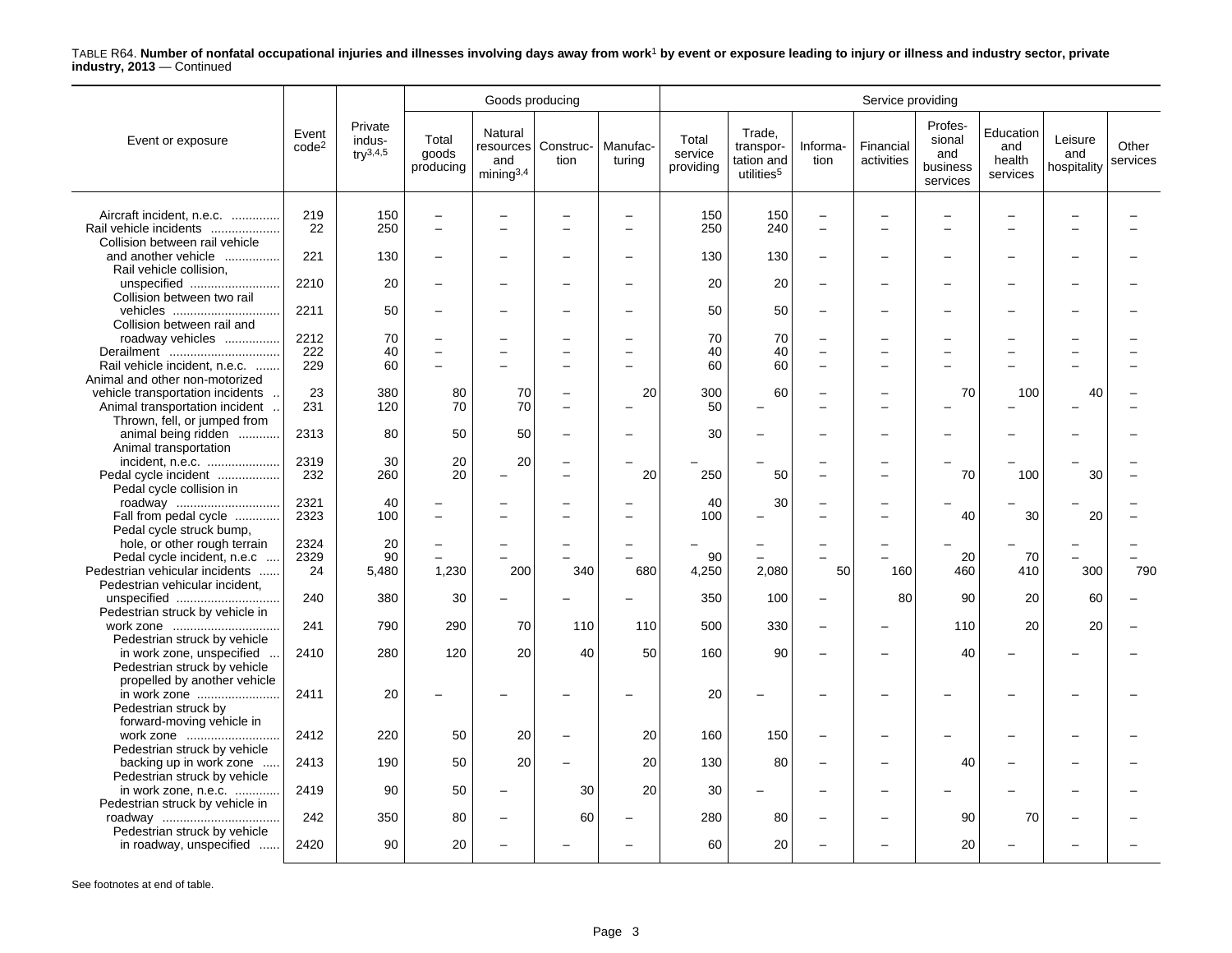|                                            |                            |                                          |                             | Goods producing                                      |                               |                    |                               |                                                             |                                                      | Service providing                                    |                                                  |                                        |                               |                   |
|--------------------------------------------|----------------------------|------------------------------------------|-----------------------------|------------------------------------------------------|-------------------------------|--------------------|-------------------------------|-------------------------------------------------------------|------------------------------------------------------|------------------------------------------------------|--------------------------------------------------|----------------------------------------|-------------------------------|-------------------|
| Event or exposure                          | Event<br>code <sup>2</sup> | Private<br>indus-<br>$\text{tr}^{3,4,5}$ | Total<br>goods<br>producing | Natural<br>and<br>mining <sup>3,4</sup>              | resources   Construc-<br>tion | Manufac-<br>turing | Total<br>service<br>providing | Trade.<br>transpor-<br>tation and<br>utilities <sup>5</sup> | Informa-<br>tion                                     | Financial<br>activities                              | Profes-<br>sional<br>and<br>business<br>services | Education<br>and<br>health<br>services | Leisure<br>and<br>hospitality | Other<br>services |
|                                            |                            |                                          |                             |                                                      |                               |                    |                               |                                                             |                                                      |                                                      |                                                  |                                        |                               |                   |
| Pedestrian struck by                       |                            |                                          |                             |                                                      |                               |                    |                               |                                                             |                                                      |                                                      |                                                  |                                        |                               |                   |
| forward-moving vehicle in                  | 2422                       | 180                                      | 20                          | $\overline{\phantom{0}}$                             |                               |                    | 160                           | 40                                                          |                                                      |                                                      | 60                                               | 40                                     |                               |                   |
| roadway<br>Pedestrian struck by vehicle    |                            |                                          |                             |                                                      |                               |                    |                               |                                                             |                                                      |                                                      |                                                  |                                        |                               |                   |
| backing up in roadway                      | 2423                       | 40                                       | 30                          | $\overline{\phantom{0}}$                             |                               |                    |                               |                                                             | $\overline{\phantom{0}}$                             |                                                      |                                                  |                                        |                               |                   |
| Pedestrian struck by vehicle               |                            |                                          |                             |                                                      |                               |                    |                               |                                                             |                                                      |                                                      |                                                  |                                        |                               |                   |
| in roadway, n.e.c.                         | 2429                       | 40                                       |                             |                                                      |                               |                    | 30                            | 20                                                          | $\overline{\phantom{0}}$                             |                                                      |                                                  |                                        |                               |                   |
| Pedestrian struck by vehicle on            |                            |                                          |                             |                                                      |                               |                    |                               |                                                             |                                                      |                                                      |                                                  |                                        |                               |                   |
|                                            | 243                        | 150                                      |                             | $\overline{\phantom{0}}$                             |                               |                    | 150                           | 80                                                          | $\overline{\phantom{0}}$                             |                                                      |                                                  |                                        | -                             |                   |
| Pedestrian struck by vehicle               |                            |                                          |                             |                                                      |                               |                    |                               |                                                             |                                                      |                                                      |                                                  |                                        |                               |                   |
| propelled by another vehicle               |                            |                                          |                             |                                                      |                               |                    |                               |                                                             |                                                      |                                                      |                                                  |                                        |                               |                   |
| on side of road                            | 2431                       | 50                                       |                             | $\overline{\phantom{0}}$                             |                               |                    | 50                            |                                                             | $\overline{\phantom{0}}$                             | $\overline{\phantom{0}}$                             |                                                  |                                        |                               |                   |
| Pedestrian struck by                       |                            |                                          |                             |                                                      |                               |                    |                               |                                                             |                                                      |                                                      |                                                  |                                        |                               |                   |
| forward-moving vehicle on                  |                            |                                          |                             |                                                      |                               |                    |                               |                                                             |                                                      |                                                      |                                                  |                                        |                               |                   |
| side of road                               | 2432                       | 70                                       |                             | $\overline{\phantom{0}}$                             |                               |                    | 70                            | 60                                                          | $\overline{\phantom{0}}$                             |                                                      |                                                  |                                        |                               |                   |
| Pedestrian struck by vehicle               |                            |                                          |                             |                                                      |                               |                    |                               |                                                             |                                                      |                                                      |                                                  |                                        |                               |                   |
| on side of road, n.e.c.                    | 2439                       | 20                                       |                             |                                                      |                               |                    | 20                            |                                                             |                                                      |                                                      |                                                  |                                        |                               |                   |
| Pedestrian struck by vehicle in            |                            |                                          |                             |                                                      |                               |                    |                               |                                                             |                                                      |                                                      |                                                  |                                        |                               |                   |
| nonroadway area                            | 244                        | 3,530                                    | 750                         | 100                                                  | 120                           | 530                | 2,780                         | 1,360                                                       | 30                                                   | 60                                                   | 150                                              | 240                                    | 210                           | 730               |
| Pedestrian struck by vehicle               |                            |                                          |                             |                                                      |                               |                    |                               |                                                             |                                                      |                                                      |                                                  |                                        |                               |                   |
| in nonroadway area,                        |                            |                                          |                             |                                                      |                               |                    |                               |                                                             |                                                      |                                                      |                                                  |                                        |                               |                   |
| unspecified                                | 2440                       | 1,120                                    | 300                         | 50                                                   | 60                            | 190                | 820                           | 520                                                         | $\overline{\phantom{0}}$                             | 20                                                   | 20                                               | 170                                    | 70                            |                   |
| Pedestrian struck by vehicle               |                            |                                          |                             |                                                      |                               |                    |                               |                                                             |                                                      |                                                      |                                                  |                                        |                               |                   |
| propelled by another vehicle               | 2441                       | 30                                       |                             |                                                      |                               |                    | 30                            | 30                                                          | $\overline{\phantom{0}}$                             |                                                      |                                                  |                                        |                               |                   |
| in nonroadway area<br>Pedestrian struck by |                            |                                          |                             |                                                      |                               |                    |                               |                                                             |                                                      |                                                      |                                                  |                                        |                               |                   |
| forward-moving vehicle in                  |                            |                                          |                             |                                                      |                               |                    |                               |                                                             |                                                      |                                                      |                                                  |                                        |                               |                   |
| nonroadway area                            | 2442                       | 990                                      | 310                         | 40                                                   | 50                            | 220                | 670                           | 360                                                         | $\overline{\phantom{0}}$                             | 20                                                   | 60                                               | 30                                     | 50                            | 150               |
| Pedestrian struck by vehicle               |                            |                                          |                             |                                                      |                               |                    |                               |                                                             |                                                      |                                                      |                                                  |                                        |                               |                   |
| backing up in nonroadway                   |                            |                                          |                             |                                                      |                               |                    |                               |                                                             |                                                      |                                                      |                                                  |                                        |                               |                   |
|                                            | 2443                       | 970                                      | 100                         | $\overline{\phantom{0}}$                             |                               | 80                 | 870                           | 370                                                         | $\overline{\phantom{0}}$                             |                                                      | 60                                               | 20                                     | 90                            | 300               |
| Pedestrian struck by vehicle               |                            |                                          |                             |                                                      |                               |                    |                               |                                                             |                                                      |                                                      |                                                  |                                        |                               |                   |
| in nonroadway area, n.e.c.                 | 2449                       | 420                                      | 40                          | $\overline{\phantom{0}}$                             |                               | 40                 | 380                           | 90                                                          | $\overline{\phantom{0}}$                             |                                                      |                                                  | 20                                     |                               | 270               |
| Pedestrian vehicular incident,             |                            |                                          |                             |                                                      |                               |                    |                               |                                                             |                                                      |                                                      |                                                  |                                        |                               |                   |
|                                            | 249                        | 270                                      | 80                          | $\overline{\phantom{0}}$                             |                               | 30                 | 200                           | 110                                                         | $\overline{\phantom{0}}$                             |                                                      |                                                  | 60                                     |                               |                   |
| Water vehicle incidents                    | 25                         | 210                                      | 40                          | $\overline{\phantom{0}}$                             | 30                            |                    | 170                           | 100                                                         | $\overline{\phantom{0}}$                             | $\overline{\phantom{0}}$                             |                                                  |                                        | 60                            |                   |
| Water vehicle or propeller struck          |                            |                                          |                             |                                                      |                               |                    |                               |                                                             |                                                      |                                                      |                                                  |                                        |                               |                   |
|                                            | 251                        | 30                                       |                             | $\overline{\phantom{0}}$                             |                               |                    | 30                            | 30                                                          | $\overline{\phantom{0}}$                             | $\overline{\phantom{0}}$                             |                                                  |                                        |                               |                   |
| Fall or jump from water vehicle            | 256                        | 80                                       | 30                          | $\overline{\phantom{a}}$                             | 30                            |                    | 60                            | 20                                                          | $\overline{\phantom{0}}$                             |                                                      |                                                  |                                        | 40                            |                   |
| Machinery or equipment incident            |                            |                                          |                             |                                                      |                               |                    |                               |                                                             |                                                      |                                                      |                                                  |                                        |                               |                   |
| on water vehicle<br>Fall on water vehicle  | 257<br>258                 | 30<br>20                                 | $\overline{\phantom{0}}$    | $\overline{\phantom{0}}$<br>$\overline{\phantom{0}}$ | $\overline{\phantom{0}}$      |                    | 20<br>20                      | 20                                                          | $\overline{\phantom{0}}$<br>$\overline{\phantom{0}}$ | $\overline{\phantom{0}}$<br>$\overline{\phantom{0}}$ |                                                  |                                        | -                             |                   |
| Water vehicle incident, n.e.c.             | 259                        | 40                                       | $\equiv$                    | $\overline{\phantom{a}}$                             | L.                            |                    | 30                            | 20                                                          | $\overline{\phantom{0}}$                             | $\overline{\phantom{0}}$                             |                                                  |                                        | $\overline{\phantom{0}}$      |                   |
| Roadway incidents involving                |                            |                                          |                             |                                                      |                               |                    |                               |                                                             |                                                      |                                                      |                                                  |                                        |                               |                   |
| motorized land vehicle                     | 26                         | 30,840                                   | 3,980                       | 1,030                                                | 2,190                         | 760                | 26,860                        | 12,830                                                      | 720                                                  | 1,450                                                | 5,050                                            | 5,440                                  | 1,010                         | 360               |
| Roadway incident involving                 |                            |                                          |                             |                                                      |                               |                    |                               |                                                             |                                                      |                                                      |                                                  |                                        |                               |                   |
| motorized land vehicle,                    |                            |                                          |                             |                                                      |                               |                    |                               |                                                             |                                                      |                                                      |                                                  |                                        |                               |                   |
| unspecified                                | 260                        | 2,820                                    | 210                         | 40                                                   | 130                           | 40                 | 2,610                         | 1,700                                                       | 40                                                   | 90                                                   | 180                                              | 460                                    | 70                            | 80                |
|                                            |                            |                                          |                             |                                                      |                               |                    |                               |                                                             |                                                      |                                                      |                                                  |                                        |                               |                   |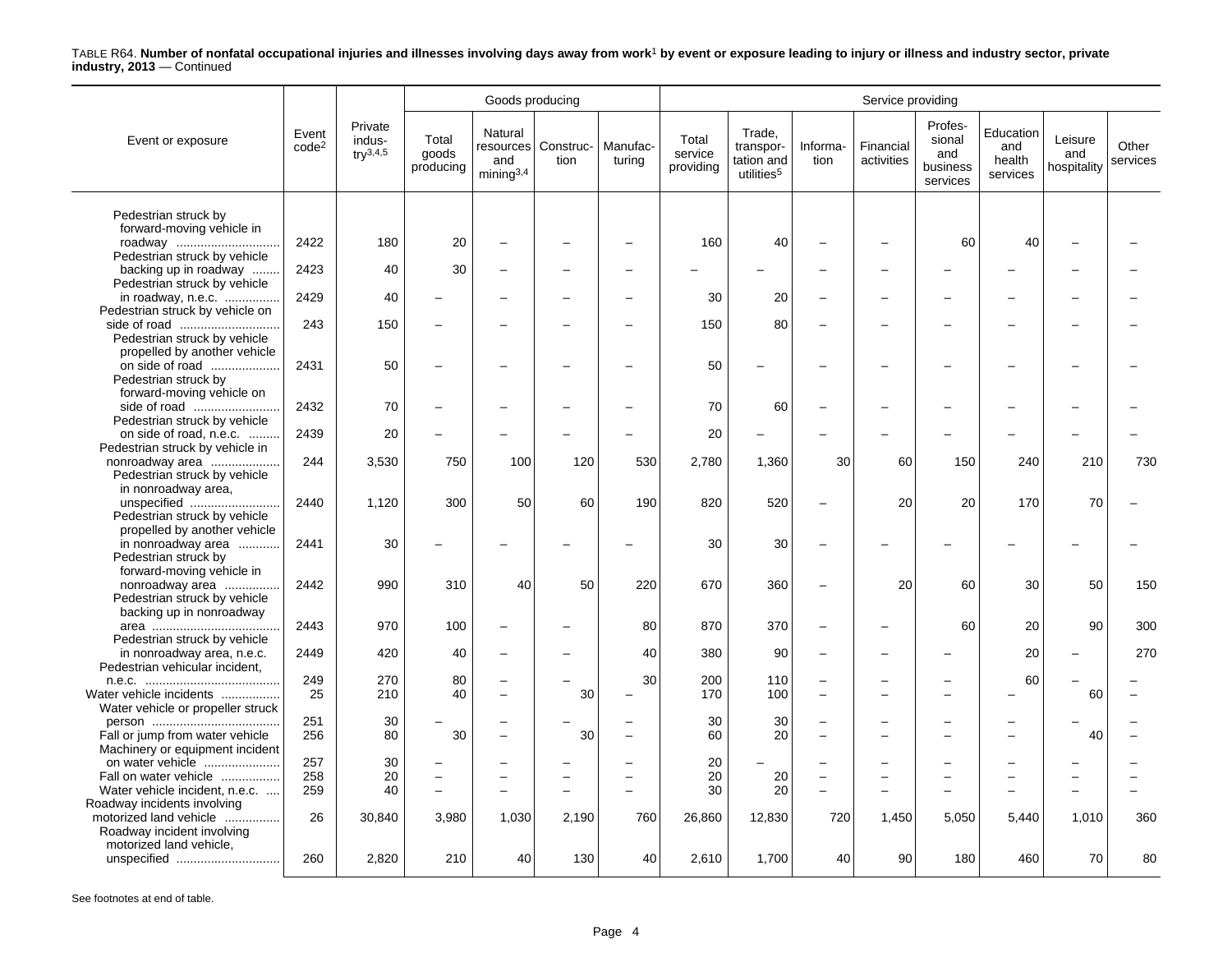|                                                                                 |                            |                                               |                             | Goods producing                                      |                   |                    |                               |                                                             |                          | Service providing        |                                                  |                                        |                               |                   |
|---------------------------------------------------------------------------------|----------------------------|-----------------------------------------------|-----------------------------|------------------------------------------------------|-------------------|--------------------|-------------------------------|-------------------------------------------------------------|--------------------------|--------------------------|--------------------------------------------------|----------------------------------------|-------------------------------|-------------------|
| Event or exposure                                                               | Event<br>code <sup>2</sup> | Private<br>indus-<br>$\text{tr} \sqrt{3.4.5}$ | Total<br>goods<br>producing | Natural<br>resources<br>and<br>minima <sup>3,4</sup> | Construc-<br>tion | Manufac-<br>turing | Total<br>service<br>providing | Trade,<br>transpor-<br>tation and<br>utilities <sup>5</sup> | Informa-<br>tion         | Financial<br>activities  | Profes-<br>sional<br>and<br>business<br>services | Education<br>and<br>health<br>services | Leisure<br>and<br>hospitality | Other<br>services |
| Roadway collision with other                                                    |                            |                                               |                             |                                                      |                   |                    |                               |                                                             |                          |                          |                                                  |                                        |                               |                   |
|                                                                                 | 261                        | 21,510                                        | 2,750                       | 700                                                  | 1,560             | 490                | 18,760                        | 8,250                                                       | 530                      | 1,230                    | 3,420                                            | 4,290                                  | 840                           | 190               |
| Roadway collision with other<br>vehicle, unspecified                            | 2610                       | 4,770                                         | 410                         | 20                                                   | 270               | 130                | 4,360                         | 2,000                                                       | 100                      | 580                      | 510                                              | 970                                    | 150                           | 50                |
| Roadway collision-moving in                                                     |                            |                                               |                             |                                                      |                   |                    |                               |                                                             |                          |                          |                                                  |                                        |                               |                   |
| same direction<br>Roadway collision-moving in<br>opposite directions,           | 2611                       | 8,230                                         | 790                         | 70                                                   | 530               | 200                | 7,440                         | 3,220                                                       | 190                      | 360                      | 1,530                                            | 1,710                                  | 380                           | 50                |
| oncoming                                                                        | 2612                       | 2,080                                         | 510                         | 160                                                  | 310               | 40                 | 1,570                         | 750                                                         | 50                       | 30                       | 460                                              | 180                                    | 90                            |                   |
| Roadway collision-moving<br>perpendicularly<br>Roadway collision-moving         | 2613                       | 2,340                                         | 260                         | 60                                                   | 120               | 70                 | 2,080                         | 900                                                         | 20                       | 160                      | 350                                              | 540                                    | 110                           |                   |
| and standing vehicle in<br>roadway<br>Roadway collision-moving                  | 2614                       | 2,920                                         | 270                         |                                                      | 220               | 40                 | 2,640                         | 1,060                                                       | 160                      | 70                       | 490                                              | 730                                    | 90                            | 60                |
| and standing vehicle on side<br>of roadway<br>Roadway collision with other      | 2615                       | 260                                           | 90                          |                                                      |                   |                    | 160                           | 80                                                          |                          |                          |                                                  | 40                                     |                               |                   |
| vehicle, n.e.c.                                                                 | 2619                       | 910                                           | 410                         | 390                                                  |                   |                    | 500                           | 240                                                         | $\overline{\phantom{0}}$ | 40                       | 70                                               | 120                                    | 20                            |                   |
| Roadway collision with object<br>other than vehicle                             | 262                        | 1,580                                         | 140                         | 20                                                   | 70                | 40                 | 1,440                         | 590                                                         | 70                       | 60                       | 460                                              | 250                                    |                               |                   |
| Roadway collision with object<br>other than vehicle,                            |                            |                                               |                             |                                                      |                   |                    |                               |                                                             |                          |                          |                                                  |                                        |                               |                   |
| unspecified<br>Vehicle struck object or                                         | 2620                       | 120                                           |                             |                                                      |                   |                    | 120                           | 100                                                         |                          |                          |                                                  |                                        |                               |                   |
| animal in roadway<br>Vehicle struck object or                                   | 2621                       | 280                                           |                             |                                                      |                   |                    | 270                           | 140                                                         |                          |                          | 40                                               | 60                                     |                               |                   |
| animal on side of roadway.<br>Vehicle struck by falling or                      | 2622                       | 600                                           | 100                         |                                                      | 70                |                    | 510                           | 230                                                         | 60                       |                          | 50                                               | 150                                    |                               |                   |
| flying object-roadway<br>Roadway collision with object                          | 2623                       | 20                                            |                             |                                                      |                   |                    | 20                            |                                                             |                          |                          |                                                  |                                        |                               |                   |
| other than vehicle, n.e.c.                                                      | 2629                       | 550                                           | 40                          |                                                      |                   | 20                 | 520                           | 110                                                         |                          |                          | 350                                              | 30                                     |                               |                   |
| Roadway noncollision incident<br>Roadway noncollision                           | 263                        | 4,850                                         | 870                         | 270                                                  | 430               | 180                | 3,980                         | 2,280                                                       | 70                       | 60                       | 960                                              | 420                                    | 90                            | 80                |
| incident, unspecified<br>.<br>Jack-knifed or overturned,                        | 2630                       | 90                                            | 20                          |                                                      |                   |                    | 80                            | 20                                                          |                          |                          |                                                  |                                        | 20                            |                   |
| roadway                                                                         | 2631                       | 2,060                                         | 430                         | 170                                                  | 210               | 60                 | 1,630                         | 1,150                                                       | 60                       | $\equiv$                 | 280                                              | 110                                    |                               |                   |
| Ran off roadway<br>Struck by shifting load during                               | 2632                       | 1,400                                         | 230                         | 60                                                   | 140               | 30                 | 1,170                         | 490                                                         | 20                       | $\overline{\phantom{0}}$ | 510                                              | 80                                     | 50                            |                   |
| transport, roadway<br>Fall or jump from and struck<br>by same vehicle in normal | 2633                       | 30                                            |                             |                                                      |                   |                    | 30                            | 30                                                          |                          |                          |                                                  |                                        |                               |                   |
| operation, roadway<br>Fall or jump from vehicle in                              | 2634                       | 90                                            | 20                          |                                                      |                   | 20                 | 70                            | 20                                                          | $\overline{\phantom{a}}$ |                          |                                                  |                                        |                               | 50                |
| normal operation, roadway                                                       | 2636                       | 170                                           | 30                          |                                                      |                   |                    | 140                           | 20                                                          |                          |                          | 90                                               |                                        |                               |                   |
| Sudden start or stop, roadway                                                   | 2637                       | 550                                           | 60                          |                                                      | 40                |                    | 490                           | 270                                                         |                          |                          | 30                                               | 170                                    |                               |                   |
|                                                                                 |                            |                                               |                             |                                                      |                   |                    |                               |                                                             |                          |                          |                                                  |                                        |                               |                   |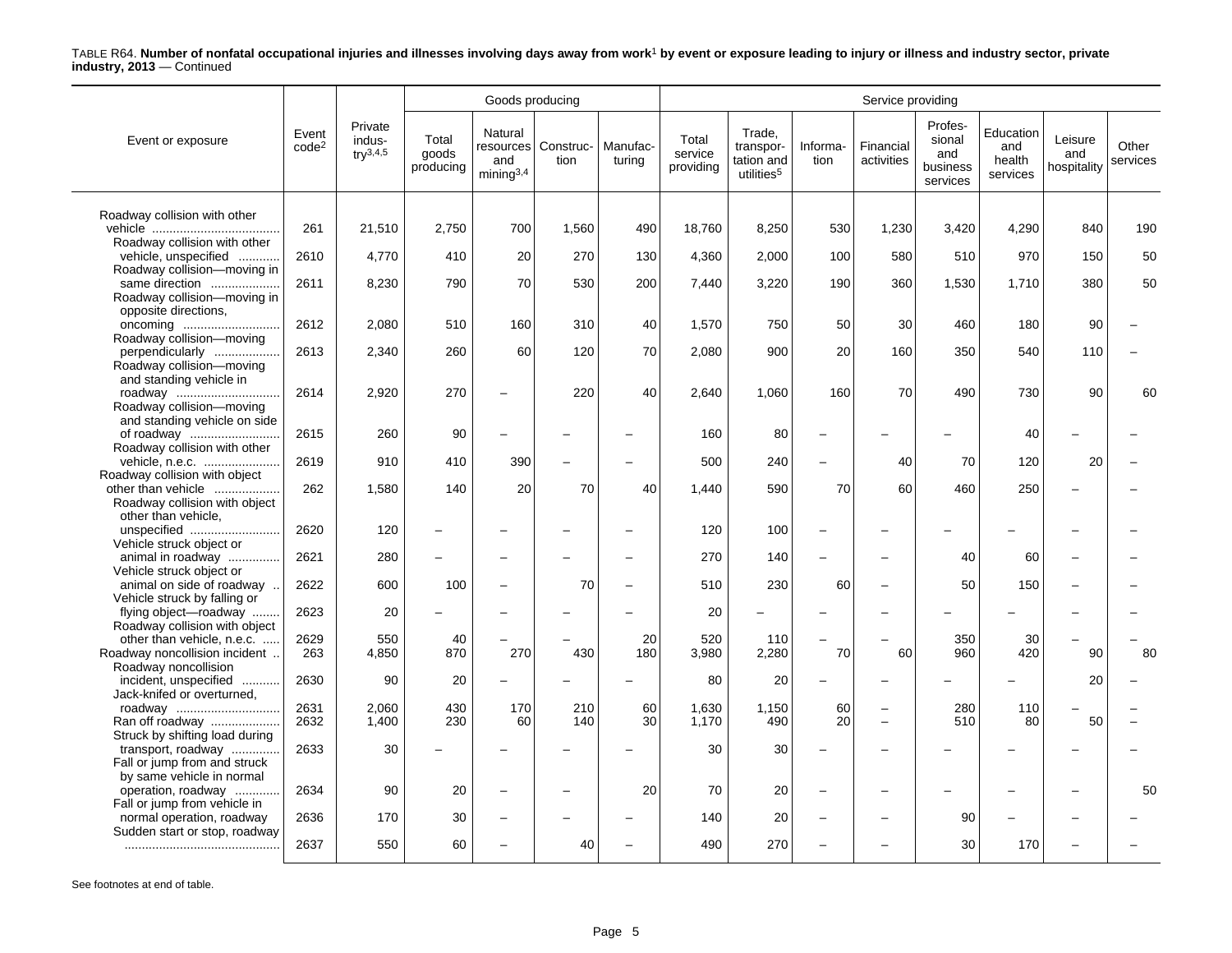|                                                                                            |                            |                                          |                             | Goods producing                            |                               |                    |                               |                                                             |                          | Service providing       |                                                  |                                        |                               |                   |
|--------------------------------------------------------------------------------------------|----------------------------|------------------------------------------|-----------------------------|--------------------------------------------|-------------------------------|--------------------|-------------------------------|-------------------------------------------------------------|--------------------------|-------------------------|--------------------------------------------------|----------------------------------------|-------------------------------|-------------------|
| Event or exposure                                                                          | Event<br>code <sup>2</sup> | Private<br>indus-<br>$\text{tr}^{3,4,5}$ | Total<br>goods<br>producing | Natural<br>and<br>$min$ ing <sup>3,4</sup> | resources   Construc-<br>tion | Manufac-<br>turing | Total<br>service<br>providing | Trade,<br>transpor-<br>tation and<br>utilities <sup>5</sup> | Informa-<br>tion         | Financial<br>activities | Profes-<br>sional<br>and<br>business<br>services | Education<br>and<br>health<br>services | Leisure<br>and<br>hospitality | Other<br>services |
|                                                                                            |                            |                                          |                             |                                            |                               |                    |                               |                                                             |                          |                         |                                                  |                                        |                               |                   |
| Struck bump, hole, or rough<br>terrain in road surface<br>Roadway noncollision             | 2638                       | 320                                      | 70                          | $\overline{\phantom{0}}$                   |                               | 30                 | 260                           | 170                                                         | $\overline{\phantom{0}}$ |                         | 40                                               | 30                                     |                               |                   |
| incident, n.e.c.                                                                           | 2639                       | 130                                      |                             |                                            |                               |                    | 120                           | 90                                                          |                          |                         |                                                  |                                        |                               |                   |
| Roadway incident involving<br>motorized land vehicle, n.e.c.                               | 269                        | 80                                       |                             |                                            |                               |                    | 70                            |                                                             |                          |                         | 40                                               | 20                                     |                               |                   |
| Nonroadway incidents involving<br>motorized land vehicles<br>Nonroadway incident involving | 27                         | 5,900                                    | 1,690                       | 290                                        | 660                           | 740                | 4,210                         | 2,410                                                       | 40                       | 90                      | 610                                              | 290                                    | 660                           | 100               |
| motorized land vehicle,<br>unspecified                                                     | 270                        | 130                                      |                             |                                            |                               |                    | 120                           | 70                                                          | $\overline{a}$           |                         |                                                  |                                        |                               |                   |
| Nonroadway collision with other                                                            |                            |                                          |                             |                                            |                               |                    |                               |                                                             |                          |                         |                                                  |                                        |                               |                   |
| Nonroadway collision with                                                                  | 271                        | 1,960                                    | 520                         | 30                                         | 400                           | 90                 | 1,440                         | 740                                                         | $\overline{\phantom{0}}$ |                         | 110                                              | 110                                    | 450                           |                   |
| other vehicle, unspecified<br>Moving in same direction,                                    | 2710                       | 600                                      | 50                          | $\overline{\phantom{0}}$                   |                               | 40                 | 550                           | 460                                                         | $\overline{\phantom{0}}$ |                         | 50                                               | 30                                     |                               |                   |
| nonroadway<br>Moving in opposite directions,                                               | 2711                       | 130                                      | 30                          | $\overline{\phantom{0}}$                   |                               | 30                 | 110                           | 50                                                          | $\overline{\phantom{0}}$ |                         | 30                                               | 20                                     |                               |                   |
| oncoming, nonroadway<br>Collision between a moving                                         | 2712                       | 80                                       |                             |                                            |                               |                    | 70                            | 60                                                          | $\overline{\phantom{0}}$ |                         |                                                  |                                        |                               |                   |
| and standing vehicle,<br>nonroadway                                                        | 2713                       | 640                                      | 40                          | $\overline{\phantom{0}}$                   |                               | 20                 | 610                           | 110                                                         | $\overline{\phantom{0}}$ |                         |                                                  | 30                                     | 440                           |                   |
| Nonroadway collision with<br>other vehicle, n.e.c.                                         | 2719                       | 500                                      | 390                         |                                            | 380                           |                    | 110                           | 60                                                          | $\overline{a}$           |                         | 20                                               | 20                                     |                               |                   |
| Nonroadway collisions with<br>object other than vehicle                                    | 272                        | 1,150                                    | 300                         | 20                                         | 30                            | 240                | 860                           | 640                                                         | $\overline{\phantom{0}}$ | 20                      | 110                                              | 30                                     | 40                            |                   |
| Nonroadway collision with<br>object other than vehicle,                                    |                            |                                          |                             |                                            |                               |                    |                               |                                                             |                          |                         |                                                  |                                        |                               |                   |
| unspecified<br>Part of occupant's body<br>caught between vehicle and                       | 2720                       | 50                                       |                             |                                            |                               |                    | 50                            | 30                                                          | $\overline{\phantom{0}}$ |                         | 20                                               |                                        |                               |                   |
| other object in nonroadway<br>transport                                                    | 2721                       | 640                                      | 180                         |                                            |                               | 150                | 460                           | 400                                                         |                          |                         | 20                                               |                                        |                               |                   |
| Nonroadway collision with<br>object other than vehicle,                                    |                            |                                          |                             |                                            |                               |                    |                               |                                                             |                          |                         |                                                  |                                        |                               |                   |
| Nonroadway noncollision                                                                    | 2729                       | 460                                      | 120                         |                                            |                               | 90                 | 350                           | 210                                                         |                          |                         | 70                                               | 20                                     | 30                            |                   |
| Jack-knifed or overturned.                                                                 | 273                        | 2,510                                    | 850                         | 240                                        | 230                           | 380                | 1,660                         | 870                                                         | 30                       | 50                      | 360                                              | 130                                    | 160                           | 70                |
| nonroadway<br>Ran off driving surface,                                                     | 2731                       | 500                                      | 250                         | 100                                        | 60                            | 90                 | 250                           | 160                                                         | 20                       |                         | 20                                               |                                        | 30                            |                   |
| nonroadway<br>Fall or jump from and struck                                                 | 2732                       | 130                                      | 50                          | 20                                         |                               | 20                 | 80                            | 40                                                          |                          |                         | 20                                               |                                        |                               |                   |
| by same vehicle in normal<br>operation, nonroadway<br>Fall or jump from vehicle in         | 2734                       | 320                                      | 70                          |                                            | 30                            | 20                 | 250                           | 40                                                          | ÷                        |                         | 190                                              |                                        |                               |                   |
| normal operation,<br>nonroadway                                                            | 2736                       | 540                                      | 180                         | 60                                         | 70                            | 60                 | 360                           | 150                                                         |                          | 30                      | 40                                               |                                        | 80                            | 40                |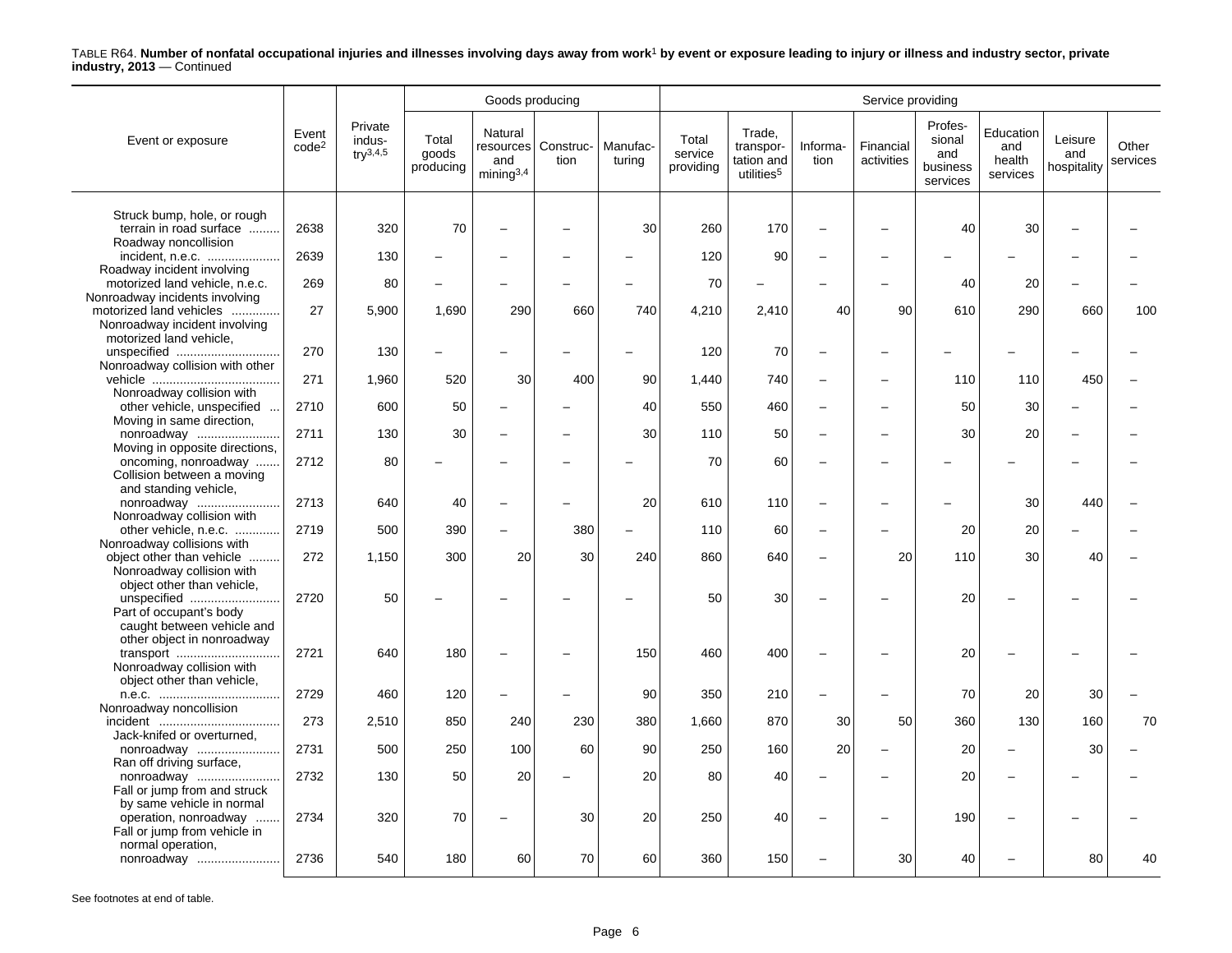|                                                                                                                                  |                             |                                    |                              | Goods producing                         |                             |                            |                                   |                                                             |                                      | Service providing                                    |                                                  |                                        |                               |                                        |
|----------------------------------------------------------------------------------------------------------------------------------|-----------------------------|------------------------------------|------------------------------|-----------------------------------------|-----------------------------|----------------------------|-----------------------------------|-------------------------------------------------------------|--------------------------------------|------------------------------------------------------|--------------------------------------------------|----------------------------------------|-------------------------------|----------------------------------------|
| Event or exposure                                                                                                                | Event<br>code <sup>2</sup>  | Private<br>indus-<br>$try^{3,4,5}$ | Total<br>goods<br>producing  | Natural<br>and<br>minina <sup>3,4</sup> | resources Construc-<br>tion | Manufac-<br>turing         | Total<br>service<br>providing     | Trade,<br>transpor-<br>tation and<br>utilities <sup>5</sup> | Informa-<br>tion                     | Financial<br>activities                              | Profes-<br>sional<br>and<br>business<br>services | Education<br>and<br>health<br>services | Leisure<br>and<br>hospitality | Other<br>services                      |
| Sudden start or stop,<br>nonroadway<br>Struck bump, hole, rough<br>terrain on driving surface.                                   | 2737                        | 250                                | 50                           |                                         |                             | 40                         | 200                               | 110                                                         |                                      |                                                      |                                                  | 80                                     |                               |                                        |
| nonroadway<br>Nonroadway noncollision                                                                                            | 2738                        | 470                                | 160                          | 20                                      | 30                          | 100                        | 310                               | 170                                                         | $\overline{\phantom{0}}$             |                                                      | 90                                               |                                        |                               |                                        |
| incident, n.e.c.<br>Nonroadway incident involving                                                                                | 2739                        | 260                                | 80                           |                                         |                             | 50                         | 190                               | 160                                                         | $\overline{\phantom{0}}$             |                                                      |                                                  |                                        |                               |                                        |
| motorized land vehicle, n.e.c.<br>Transportation incident, n.e.c.                                                                | 279<br>29                   | 140<br>150                         | 20<br>30                     | $\overline{\phantom{0}}$                |                             |                            | 120<br>120                        | 100<br>$\overline{\phantom{0}}$                             | $\overline{\phantom{0}}$<br>$\equiv$ |                                                      |                                                  | 20<br>20                               | 80                            |                                        |
| Fires and explosions<br>Fire or explosion, unspecified<br>Fire, unspecified<br>Other structural fire without                     | 3<br>30<br>31<br>310        | 1.470<br>130<br>830<br>70          | 590<br>130<br>230<br>40      | 80<br>30                                | 130<br>50                   | 380<br>130<br>160<br>30    | 880<br>610<br>30                  | 630<br>490<br>20                                            | $\equiv$<br>$\sim$                   | $\overline{\phantom{0}}$<br>$\overline{\phantom{0}}$ | 40<br>30                                         | 50<br>30                               | 80<br>40                      | 80                                     |
| Vehicle or machinery fire<br>Ignition of clothing from                                                                           | 312<br>313                  | 20<br>150                          | $\overline{\phantom{0}}$     |                                         |                             |                            | 20<br>140                         | 120                                                         | $\equiv$                             |                                                      |                                                  |                                        |                               |                                        |
| controlled heat source<br>.<br>Small-scale (limited) fire<br>Ignition of vapors, gases, or                                       | 314<br>315                  | 50<br>50                           | 50<br>30                     |                                         |                             | 50<br>20                   | 20                                |                                                             |                                      |                                                      |                                                  |                                        |                               |                                        |
| Nonstructural fire, n.e.c.<br>Explosion, unspecified<br>Explosion of nonpressurized                                              | 317<br>319<br>32<br>320     | 460<br>20<br>510<br>70             | 90<br>230<br>70              | 60                                      | 90                          | 50<br>90<br>40             | 370<br>270                        | 340<br>140                                                  | $\overline{\phantom{0}}$             | $\equiv$<br>$\overline{\phantom{0}}$                 | 20                                               | 20                                     | 40                            | 60                                     |
| vapors, gases, or liquids<br>Explosion of pressure vessel,                                                                       | 322                         | 50                                 | 20                           |                                         |                             |                            | 40                                | 20                                                          | $\overline{\phantom{0}}$             |                                                      |                                                  |                                        |                               |                                        |
| piping, or tire<br>Explosion, n.e.c.                                                                                             | 323<br>329                  | 260<br>100                         | 140                          | 50                                      | 70                          | 20                         | 120<br>90                         | 100                                                         | -                                    |                                                      |                                                  |                                        | 30                            |                                        |
| Fall, slip, trip, unspecified<br>Slip or trip without fall<br>Slip or trip without fall,                                         | $\overline{4}$<br>40<br>41  | 229,190<br>2,230<br>35,000         | 49,900<br>410<br>7,620       | 6,580<br>90<br>810                      | 21,890<br>130<br>3,010      | 21,430<br>190<br>3,790     | 179,280<br>1.810<br>27,390        | 65,360<br>1,140<br>10,170                                   | 4,850<br>90<br>1,150                 | 9,050<br>70<br>1,220                                 | 19,300<br>50<br>3,350                            | 47,740<br>210<br>6,800                 | 27,120<br>210<br>3,410        | 5,860<br>50<br>1,280                   |
| unspecified<br>Slip without fall<br>Slip without fall, unspecified<br>Slip on substance without fall                             | 410<br>411<br>4110<br>4111  | 2,070<br>17,990<br>3,660<br>8,050  | 380<br>4,120<br>700<br>1,390 | 50<br>480<br>90<br>80                   | 190<br>1,730<br>200<br>500  | 140<br>1,900<br>410<br>810 | 1.680<br>13,870<br>2,960<br>6,660 | 690<br>5,050<br>1,280<br>2,220                              | 780<br>40<br>340                     | 30<br>900<br>140<br>170                              | 170<br>1,320<br>330<br>630                       | 300<br>3,360<br>500<br>2,300           | 220<br>1.700<br>370<br>820    | 250<br>760<br>290<br>190               |
| Slip on vehicle without<br>fall-nontransport<br>Slip without fall, n.e.c.<br>Trip without fall<br>Trip without fall, unspecified | 4112<br>4119<br>412<br>4120 | 880<br>5,390<br>14,580<br>930      | 170<br>1,860<br>3,070<br>120 | 60<br>260<br>280                        | 60<br>980<br>1,070          | 60<br>620<br>1,720<br>90   | 700<br>3.540<br>11,510<br>810     | 530<br>1,010<br>4,310<br>300                                | 80<br>320<br>350<br>30               | 590<br>250<br>20                                     | 40<br>320<br>1,850<br>110                        | 40<br>520<br>3,060<br>250              | 490<br>1,420<br>100           | 280<br>260<br>$\overline{\phantom{0}}$ |
| Trip from stepping into a hole<br>without fall                                                                                   | 4121                        | 1,850                              | 440                          | 80                                      | 240                         | 120                        | 1,410                             | 520                                                         | 140                                  |                                                      | 280                                              | 230                                    | 160                           | 60                                     |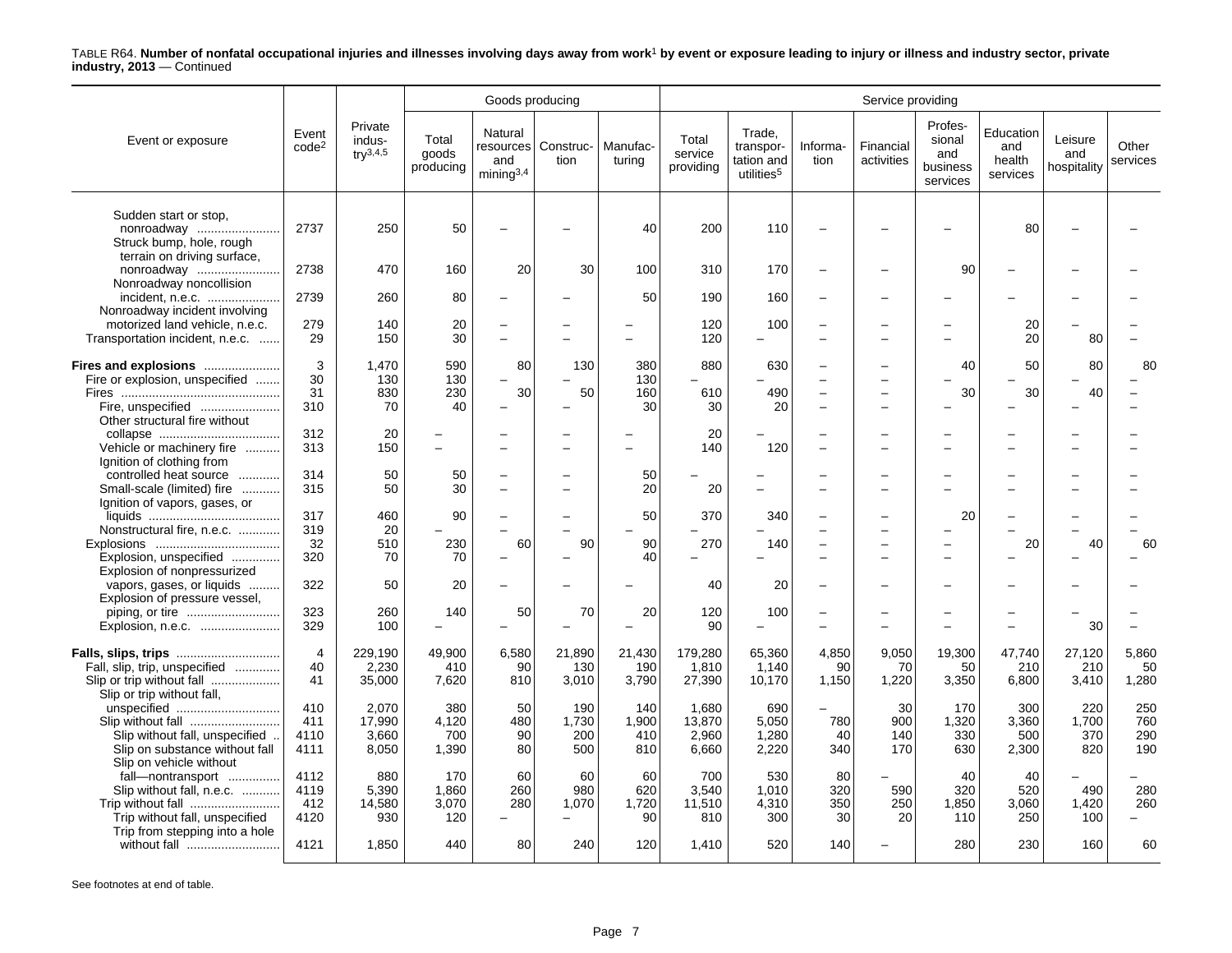|                                                   |                            |                                               |                             | Goods producing                         |                               |                    |                               |                                                             |                          | Service providing        |                                                  |                                        |                               |                   |
|---------------------------------------------------|----------------------------|-----------------------------------------------|-----------------------------|-----------------------------------------|-------------------------------|--------------------|-------------------------------|-------------------------------------------------------------|--------------------------|--------------------------|--------------------------------------------------|----------------------------------------|-------------------------------|-------------------|
| Event or exposure                                 | Event<br>code <sup>2</sup> | Private<br>indus-<br>$\text{tr} \sqrt{3,4,5}$ | Total<br>goods<br>producing | Natural<br>and<br>minima <sup>3,4</sup> | resources   Construc-<br>tion | Manufac-<br>turina | Total<br>service<br>providing | Trade.<br>transpor-<br>tation and<br>utilities <sup>5</sup> | Informa-<br>tion         | Financial<br>activities  | Profes-<br>sional<br>and<br>business<br>services | Education<br>and<br>health<br>services | Leisure<br>and<br>hospitality | Other<br>services |
|                                                   |                            |                                               |                             |                                         |                               |                    |                               |                                                             |                          |                          |                                                  |                                        |                               |                   |
| Trip on uneven surface<br>without fall            | 4122                       | 2,130                                         | 450                         | 50                                      | 270                           | 140                | 1,680                         | 450                                                         | $\overline{a}$           | 40                       | 500                                              | 470                                    | 190                           |                   |
| Trip over an object without fall                  |                            |                                               |                             |                                         |                               |                    |                               |                                                             |                          |                          |                                                  |                                        |                               |                   |
|                                                   | 4123                       | 6,520                                         | 1,200                       | 70                                      | 330                           | 790                | 5,320                         | 2,210                                                       | 140                      | 90                       | 760                                              | 1,410                                  | 600                           | 110               |
| Trip on vehicle without                           |                            |                                               |                             |                                         |                               |                    |                               |                                                             |                          |                          |                                                  |                                        |                               |                   |
| fall-nontransport                                 | 4124                       | 210                                           | 20                          |                                         |                               |                    | 200                           | 80                                                          |                          |                          |                                                  | 30                                     | 30                            | 50                |
| Trip over self without fall                       | 4125                       | 1,910                                         | 590                         | 30                                      | 120                           | 440                | 1,330                         | 550                                                         | $\overline{\phantom{0}}$ | 40                       | 90                                               | 400                                    | 220                           | $\equiv$          |
| Trip without fall, n.e.c.                         | 4129                       | 1,030                                         | 270                         | 50                                      | 80                            | 140                | 760                           | 210                                                         | 20                       | 60                       | 100                                              | 250                                    | 110                           | $\equiv$          |
| Slip or trip without fall, n.e.c.                 | 419                        | 380                                           | 50                          |                                         |                               | 30                 | 330                           | 130                                                         |                          | 30                       | 20                                               | 80                                     | 70                            |                   |
| Falls on same level                               | 42                         | 141.060                                       | 24,380                      | 3.090                                   | 8,560                         | 12,730             | 116,680                       | 38.070                                                      | 2,640                    | 5,530                    | 11,500                                           | 36,210                                 | 20,030                        | 2,710             |
| Fall on same level, unspecified                   | 420                        | 6,430                                         | 1,290                       | 450                                     | 390                           | 440                | 5,140                         | 1,620                                                       | 80                       | 290                      | 360                                              | 1,580                                  | 990                           | 220               |
| Fall on same level due to                         |                            |                                               |                             |                                         |                               |                    |                               |                                                             |                          |                          |                                                  |                                        |                               |                   |
|                                                   | 421                        | 46,540                                        | 8,520                       | 660                                     | 2,890                         | 4,980              | 38.020                        | 13,400                                                      | 1,040                    | 2,030                    | 3,530                                            | 11,950                                 | 5,220                         | 850               |
| Fall on same level due to                         | 4210                       | 4,220                                         |                             | 70                                      |                               | 290                | 3,620                         |                                                             | 110                      | 130                      | 340                                              |                                        | 500                           | 50                |
| tripping, unspecified<br>Fall on same level while |                            |                                               | 600                         |                                         | 240                           |                    |                               | 1,480                                                       |                          |                          |                                                  | 1,010                                  |                               |                   |
|                                                   |                            |                                               |                             |                                         |                               |                    |                               |                                                             |                          |                          |                                                  |                                        |                               |                   |
| climbing stairs, steps, or                        | 4211                       | 4,830                                         | 880                         | 70                                      | 430                           | 380                | 3,950                         | 1,180                                                       | 120                      | 590                      | 460                                              | 1,040                                  | 500                           | 60                |
| Fall on same level due to                         |                            |                                               |                             |                                         |                               |                    |                               |                                                             |                          |                          |                                                  |                                        |                               |                   |
| tripping on uneven surface                        | 4212                       | 4,130                                         | 860                         | 120                                     | 490                           | 260                | 3,260                         | 790                                                         | 310                      | 280                      | 380                                              | 1,040                                  | 370                           | 100               |
| Fall on same level due to                         |                            |                                               |                             |                                         |                               |                    |                               |                                                             |                          |                          |                                                  |                                        |                               |                   |
| tripping over an object                           | 4213                       | 26,730                                        | 4,850                       | 300                                     | 1,250                         | 3,300              | 21,880                        | 8,140                                                       | 390                      | 790                      | 1,970                                            | 7,010                                  | 3,060                         | 520               |
| Fall on same level due to                         |                            |                                               |                             |                                         |                               |                    |                               |                                                             |                          |                          |                                                  |                                        |                               |                   |
| tripping over self                                | 4214                       | 3,940                                         | 890                         | 50                                      | 400                           | 450                | 3,040                         | 1,000                                                       | 70                       | 80                       | 190                                              | 1,150                                  | 520                           | 40                |
| Fall on same level due to                         |                            |                                               |                             |                                         |                               |                    |                               |                                                             |                          |                          |                                                  |                                        |                               |                   |
| tripping, n.e.c.                                  | 4219                       | 2.700                                         | 430                         | 50                                      | 80                            | 300                | 2,270                         | 820                                                         | 40                       | 160                      | 190                                              | 700                                    | 270                           | 90                |
| Fall on same level due to                         |                            |                                               |                             |                                         |                               |                    |                               |                                                             |                          |                          |                                                  |                                        |                               |                   |
|                                                   | 422                        | 69,000                                        | 11,040                      | 1,260                                   | 4,230                         | 5,550              | 57,960                        | 18,010                                                      | 1,170                    | 2,360                    | 5,440                                            | 17,640                                 | 11,970                        | 1,360             |
| Fall while sitting                                | 423                        | 3,200                                         | 210                         | $\overline{\phantom{0}}$                |                               | 190                | 2,980                         | 600                                                         | 70                       | 410                      | 370                                              | 1,340                                  | 140                           | 60                |
| Fall onto or against object on                    |                            |                                               |                             |                                         |                               |                    |                               |                                                             |                          |                          |                                                  |                                        |                               |                   |
| same level, n.e.c.                                | 424                        | 5,900                                         | 1,300                       | 390                                     | 280                           | 630                | 4,600                         | 1,590                                                       | 80                       | 140                      | 970                                              | 970                                    | 800                           | 50                |
| Fall on same level, n.e.c.                        | 429                        | 9.990                                         | 2.020                       | 330                                     | 760                           | 940                | 7.970                         | 2.840                                                       | 210                      | 300                      | 820                                              | 2.720                                  | 900                           | 170               |
| Falls to lower level                              | 43                         | 47,120                                        | 16,360                      | 2,430                                   | 9,560                         | 4,370              | 30,760                        | 14,410                                                      | 920                      | 1,930                    | 4,190                                            | 4,400                                  | 3,230                         | 1,690             |
| Fall to lower level, unspecified                  | 430                        | 4,420                                         | 1,440                       | 260                                     | 800                           | 380                | 2,980                         | 950                                                         | 130                      | 170                      | 360                                              | 450                                    | 510                           | 400               |
| Fall from collapsing structure or                 |                            |                                               |                             |                                         |                               |                    |                               |                                                             |                          |                          |                                                  |                                        |                               |                   |
| equipment                                         | 431                        | 4.800                                         | 2.060                       | 130                                     | 1,550                         | 390                | 2.740                         | 1,530                                                       | 180                      | 380                      | 300                                              | 170                                    | 130                           | 60                |
| Fall from collapsing structure                    |                            |                                               |                             |                                         |                               |                    |                               |                                                             |                          |                          |                                                  |                                        |                               |                   |
| or equipment, unspecified                         | 4310                       | 1,630                                         | 650                         | 70                                      | 390                           | 190                | 980                           | 690                                                         |                          | 40                       | 150                                              | 50                                     | 40                            |                   |
| Fall from collapsing structure                    |                            |                                               |                             |                                         |                               |                    |                               |                                                             |                          |                          |                                                  |                                        |                               |                   |
| or equipment less than 6                          |                            |                                               |                             |                                         |                               |                    |                               |                                                             |                          |                          |                                                  |                                        |                               |                   |
|                                                   | 4311                       | 2,380                                         | 1,120                       | 50                                      | 940                           | 130                | 1,250                         | 760                                                         | 100                      | 20                       | 130                                              | 110                                    | 80                            |                   |
| Fall from collapsing structure                    |                            |                                               |                             |                                         |                               |                    |                               |                                                             |                          |                          |                                                  |                                        |                               |                   |
| or equipment 6 to 10 feet                         | 4312                       | 590                                           | 180                         | $\equiv$                                | 110                           | 70                 | 410                           | 60                                                          | $\overline{a}$           |                          |                                                  |                                        |                               |                   |
| Fall from collapsing structure                    |                            |                                               |                             |                                         |                               |                    |                               |                                                             |                          |                          |                                                  |                                        |                               |                   |
| or equipment 11 to 15 feet.                       | 4313                       | 120                                           | 60                          | $\overline{\phantom{0}}$                | 60                            |                    | 50                            | 20                                                          | $\overline{\phantom{0}}$ | $\overline{\phantom{0}}$ |                                                  |                                        |                               |                   |
| Fall from collapsing structure                    |                            |                                               |                             |                                         |                               |                    |                               |                                                             |                          |                          |                                                  |                                        |                               |                   |
| or equipment 16 to 20 feet                        | 4314                       | 80                                            | 30                          |                                         | 30                            |                    | 40                            |                                                             |                          |                          |                                                  |                                        |                               |                   |
| Fall through surface                              | 432                        | 1.760                                         | 1,030                       | 40                                      | 830                           | 150                | 730                           | 350                                                         | 30                       | $\equiv$                 | 170                                              | 60                                     | 40                            | 70                |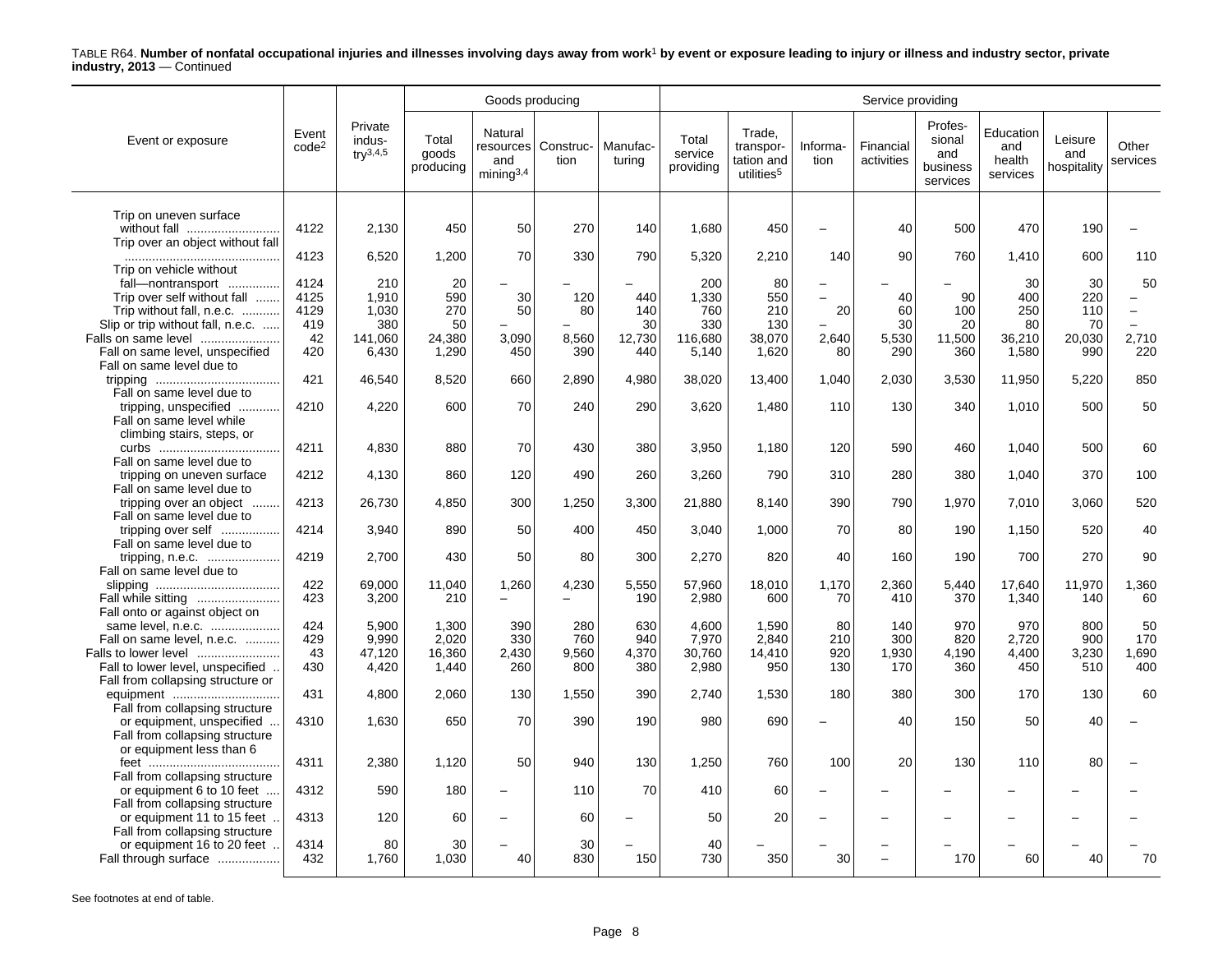|                                                         |                            |                                          |                             | Goods producing                         |                               |                    |                               |                                                             |                          | Service providing       |                                                  |                                        |                               |                   |
|---------------------------------------------------------|----------------------------|------------------------------------------|-----------------------------|-----------------------------------------|-------------------------------|--------------------|-------------------------------|-------------------------------------------------------------|--------------------------|-------------------------|--------------------------------------------------|----------------------------------------|-------------------------------|-------------------|
| Event or exposure                                       | Event<br>code <sup>2</sup> | Private<br>indus-<br>$\text{tr}^{3,4,5}$ | Total<br>goods<br>producing | Natural<br>and<br>minima <sup>3,4</sup> | resources   Construc-<br>tion | Manufac-<br>turing | Total<br>service<br>providing | Trade,<br>transpor-<br>tation and<br>utilities <sup>5</sup> | Informa-<br>tion         | Financial<br>activities | Profes-<br>sional<br>and<br>business<br>services | Education<br>and<br>health<br>services | Leisure<br>and<br>hospitality | Other<br>services |
|                                                         |                            |                                          |                             |                                         |                               |                    |                               |                                                             |                          |                         |                                                  |                                        |                               |                   |
| Fall through surface,                                   |                            |                                          |                             |                                         |                               |                    |                               |                                                             |                          |                         |                                                  |                                        |                               |                   |
| unspecified                                             | 4320                       | 1,070                                    | 690                         | 40                                      | 560                           | 100                | 380                           | 220                                                         | 30                       |                         | 70                                               | 30                                     | 30                            |                   |
| Fall through surface less than                          |                            |                                          |                             |                                         |                               |                    |                               |                                                             |                          |                         |                                                  |                                        |                               |                   |
|                                                         | 4321                       | 310                                      | 110                         | $\overline{\phantom{0}}$                | 60                            | 50                 | 200                           | 130                                                         | $\overline{\phantom{a}}$ |                         | 20                                               | 20                                     |                               |                   |
| Fall through surface 6 to 10                            |                            |                                          |                             |                                         |                               |                    |                               |                                                             |                          |                         |                                                  |                                        |                               |                   |
|                                                         | 4322                       | 310                                      | 170                         | $\overline{\phantom{m}}$                | 170                           | -                  | 140                           |                                                             |                          |                         | 70                                               |                                        |                               |                   |
| Fall through surface 11 to 15                           |                            | 40                                       |                             |                                         |                               |                    |                               |                                                             |                          |                         |                                                  |                                        |                               |                   |
|                                                         | 4323                       |                                          | 30                          | $\overline{\phantom{a}}$                | $\overline{\phantom{0}}$      |                    |                               |                                                             | $\overline{\phantom{0}}$ |                         |                                                  |                                        |                               |                   |
| Fall through surface 16 to 20                           | 4324                       | 20                                       | 20                          |                                         |                               |                    |                               |                                                             |                          |                         |                                                  |                                        |                               |                   |
|                                                         | 433                        |                                          |                             |                                         | 6,380                         | 3.440              | 24,300                        |                                                             | 580                      | 1,360                   | 3,370                                            | 3,720                                  | 2,550                         | 1.160             |
| Other fall to lower level<br>Other fall to lower level, |                            | 36,130                                   | 11,830                      | 2,000                                   |                               |                    |                               | 11,580                                                      |                          |                         |                                                  |                                        |                               |                   |
| unspecified                                             | 4330                       | 18,290                                   | 6,370                       | 1,210                                   | 3,290                         | 1,870              | 11,920                        | 5,490                                                       | 320                      | 800                     | 1,670                                            | 1,910                                  | 1,330                         | 400               |
| Other fall to lower level less                          |                            |                                          |                             |                                         |                               |                    |                               |                                                             |                          |                         |                                                  |                                        |                               |                   |
| than 6 feet                                             | 4331                       | 14,280                                   | 3,560                       | 620                                     | 1,610                         | 1,330              | 10,720                        | 5,350                                                       | 200                      | 370                     | 1.440                                            | 1,710                                  | 1,020                         | 640               |
| Other fall to lower level 6 to                          |                            |                                          |                             |                                         |                               |                    |                               |                                                             |                          |                         |                                                  |                                        |                               |                   |
|                                                         | 4332                       | 2,310                                    | 1,090                       | 140                                     | 780                           | 170                | 1,220                         | 520                                                         | 40                       | 130                     | 160                                              | 100                                    | 170                           | 110               |
| Other fall to lower level 11 to                         |                            |                                          |                             |                                         |                               |                    |                               |                                                             |                          |                         |                                                  |                                        |                               |                   |
|                                                         | 4333                       | 520                                      | 310                         | 20                                      | 240                           | 60                 | 210                           | 40                                                          | 20                       |                         | 100                                              |                                        | 20                            |                   |
| Other fall to lower level 16 to                         |                            |                                          |                             |                                         |                               |                    |                               |                                                             |                          |                         |                                                  |                                        |                               |                   |
| 20 feet                                                 | 4334                       | 540                                      | 430                         | 20                                      | 400                           |                    | 110                           | 60                                                          | $\overline{\phantom{0}}$ |                         |                                                  |                                        |                               |                   |
| Other fall to lower level 21 to                         |                            |                                          |                             |                                         |                               |                    |                               |                                                             |                          |                         |                                                  |                                        |                               |                   |
|                                                         | 4335                       | 130                                      |                             |                                         |                               |                    |                               |                                                             | $\overline{\phantom{0}}$ |                         |                                                  |                                        |                               |                   |
| Other fall to lower level 26 to                         |                            |                                          |                             |                                         |                               |                    |                               |                                                             |                          |                         |                                                  |                                        |                               |                   |
|                                                         | 4336                       | 60                                       | 60                          |                                         | 50                            |                    |                               |                                                             |                          |                         |                                                  |                                        |                               |                   |
| Jumps to lower level                                    | 44                         | 2,990                                    | 840                         | 160                                     | 380                           | 290                | 2,150                         | 1,290                                                       | $\overline{\phantom{m}}$ | 280                     | 180                                              | 70                                     | 190                           | 130               |
| Jump to lower level, unspecified                        | 440                        | 450                                      | 160                         | 90                                      | 40                            | 40                 | 290                           | 100                                                         | $\sim$                   |                         | 20                                               | $\overline{\phantom{a}}$               | 40                            | 110               |
| Jump from collapsing structure                          |                            |                                          |                             |                                         |                               |                    |                               |                                                             |                          |                         |                                                  |                                        |                               |                   |
| or equipment                                            | 441                        | 290                                      | 220                         | 20                                      | 140                           | 60                 | 70                            | 40                                                          | $\overline{\phantom{0}}$ |                         |                                                  |                                        |                               |                   |
| Jump from collapsing                                    |                            |                                          |                             |                                         |                               |                    |                               |                                                             |                          |                         |                                                  |                                        |                               |                   |
| structure or equipment,                                 |                            |                                          |                             |                                         |                               |                    |                               |                                                             |                          |                         |                                                  |                                        |                               |                   |
| unspecified                                             | 4410                       | 120                                      | 100                         | $\overline{\phantom{m}}$                | 60                            | 40                 | 20                            |                                                             | $\overline{\phantom{0}}$ |                         |                                                  |                                        |                               |                   |
| Jump from collapsing                                    |                            |                                          |                             |                                         |                               |                    |                               |                                                             |                          |                         |                                                  |                                        |                               |                   |
| structure or equipment less                             |                            |                                          |                             |                                         |                               |                    |                               |                                                             |                          |                         |                                                  |                                        |                               |                   |
|                                                         | 4411                       | 80                                       | 30                          | 20                                      |                               | 20                 | 50                            | 30                                                          | $\overline{\phantom{0}}$ |                         |                                                  |                                        |                               |                   |
| Other jump to lower level                               | 442                        | 2,250                                    | 460                         | 50                                      | 200                           | 200                | 1,790                         | 1,150                                                       | $\overline{\phantom{m}}$ | 270                     | 170                                              | 60                                     | 130                           |                   |
| Other jump to lower level,                              |                            |                                          |                             |                                         |                               |                    |                               |                                                             |                          |                         |                                                  |                                        |                               |                   |
| unspecified                                             | 4420                       | 1,180                                    | 200                         | 40                                      | 100                           | 70                 | 980                           | 600                                                         | $\overline{\phantom{m}}$ | 250                     | 20                                               | $\overline{\phantom{0}}$               | 100                           |                   |
| Other jump to lower level less                          |                            |                                          |                             |                                         |                               |                    |                               |                                                             |                          |                         |                                                  |                                        |                               |                   |
| than 6 feet                                             | 4421                       | 1,030                                    | 240                         | 20                                      | 90                            | 130                | 800                           | 550                                                         | $\overline{\phantom{0}}$ | 20                      | 150                                              | 40                                     | 20                            |                   |
| Other jump to lower level 6 to                          |                            |                                          |                             |                                         |                               |                    |                               |                                                             |                          |                         |                                                  |                                        |                               |                   |
|                                                         | 4422                       | 30                                       | 20                          |                                         |                               |                    |                               |                                                             |                          |                         |                                                  |                                        |                               |                   |
| Fall or jump curtailed by personal                      |                            |                                          |                             |                                         |                               |                    |                               |                                                             |                          |                         |                                                  |                                        |                               |                   |
|                                                         | 45                         | 90                                       |                             | $\overline{\phantom{0}}$                |                               |                    | 70                            | 20                                                          |                          |                         |                                                  |                                        | 30                            |                   |
|                                                         | 49                         | 710                                      | 290                         | $\overline{\phantom{m}}$                | 230                           | 50                 | 420                           | 260                                                         | 30                       | 30                      |                                                  | 60                                     | 30                            |                   |
|                                                         |                            |                                          |                             |                                         |                               |                    |                               |                                                             |                          |                         |                                                  |                                        |                               |                   |
| <b>Exposure to harmful substances</b>                   | 5                          |                                          |                             |                                         |                               |                    |                               |                                                             |                          |                         |                                                  |                                        |                               |                   |
| or environments                                         |                            | 40,100                                   | 10,500                      | 1,150                                   | 3,400                         | 5,940              | 29,600                        | 8,450                                                       | 850                      | 760                     | 2,720                                            | 6,670                                  | 9,360                         | 790               |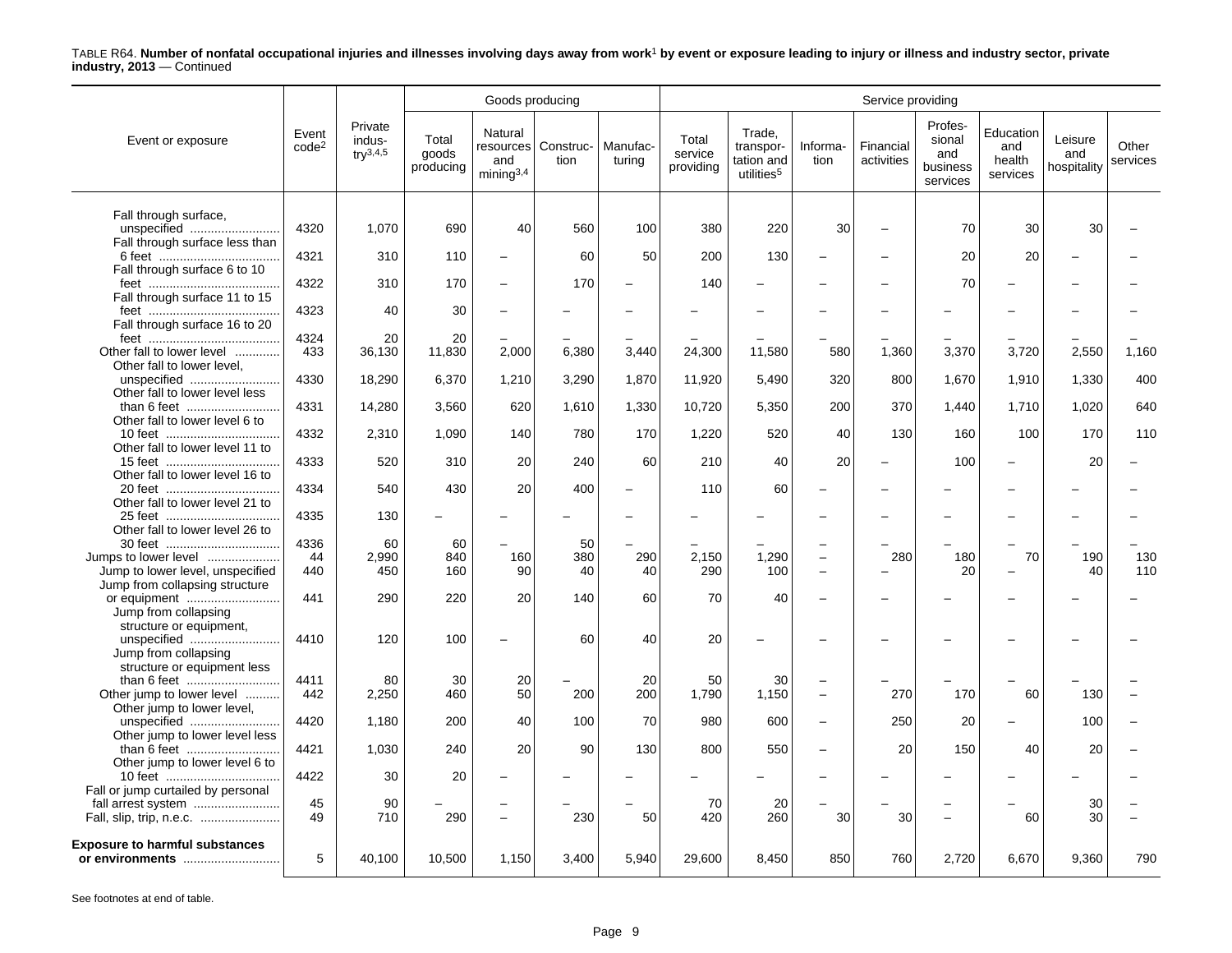|                                                                |                            |                                          |                             | Goods producing                         |                               |                          |                               |                                                             |                                            | Service providing        |                                                  |                                        |                               |                   |
|----------------------------------------------------------------|----------------------------|------------------------------------------|-----------------------------|-----------------------------------------|-------------------------------|--------------------------|-------------------------------|-------------------------------------------------------------|--------------------------------------------|--------------------------|--------------------------------------------------|----------------------------------------|-------------------------------|-------------------|
| Event or exposure                                              | Event<br>code <sup>2</sup> | Private<br>indus-<br>$\text{tr}^{3,4,5}$ | Total<br>goods<br>producing | Natural<br>and<br>mining <sup>3,4</sup> | resources   Construc-<br>tion | Manufac-<br>turing       | Total<br>service<br>providing | Trade,<br>transpor-<br>tation and<br>utilities <sup>5</sup> | Informa-<br>tion                           | Financial<br>activities  | Profes-<br>sional<br>and<br>business<br>services | Education<br>and<br>health<br>services | Leisure<br>and<br>hospitality | Other<br>services |
|                                                                |                            |                                          |                             |                                         |                               |                          |                               |                                                             |                                            |                          |                                                  |                                        |                               |                   |
| Exposure to harmful substances or<br>environments, unspecified | 50                         | 1,060                                    | 200                         | 40                                      | 60                            | 100                      | 850                           | 210                                                         | $\overline{\phantom{0}}$                   |                          | 60                                               | 430                                    | 130                           |                   |
| Exposure to electricity                                        | 51                         | 2,090                                    | 780                         | 70                                      | 500                           | 210                      | 1,300                         | 720                                                         | 20                                         | 20                       | 130                                              | 190                                    | 210                           |                   |
| Exposure to electricity,                                       |                            |                                          |                             |                                         |                               |                          |                               |                                                             |                                            |                          |                                                  |                                        |                               |                   |
| unspecified                                                    | 510                        | 260                                      | 90                          | 20                                      | 30                            | 40                       | 170                           | 40                                                          | $\overline{\phantom{0}}$                   |                          | 30                                               | 40                                     | 50                            |                   |
| Direct exposure to electricity                                 | 511                        | 1,260                                    | 410                         | 20                                      | 240                           | 140                      | 850                           | 580                                                         | 20                                         | $\overline{\phantom{0}}$ | 60                                               | 100                                    | 70                            |                   |
| Direct exposure to electricity,                                |                            |                                          |                             |                                         |                               |                          |                               |                                                             |                                            |                          |                                                  |                                        |                               |                   |
| unspecified                                                    | 5110                       | 940                                      | 290                         | 20                                      | 150                           | 110                      | 650                           | 490                                                         | $\qquad \qquad -$                          |                          | 60                                               | 30                                     | 60                            |                   |
| Direct exposure to electricity,                                |                            |                                          |                             |                                         |                               |                          |                               |                                                             |                                            |                          |                                                  |                                        |                               |                   |
| 220 volts or less                                              | 5111                       | 200                                      | 60                          |                                         | 50                            | 20                       | 130                           | 50                                                          | $\overline{\phantom{0}}$                   |                          |                                                  | 70                                     |                               |                   |
| Direct exposure to electricity,                                |                            |                                          |                             |                                         |                               |                          |                               |                                                             |                                            |                          |                                                  |                                        |                               |                   |
| greater than 220 volts                                         | 5112                       | 120                                      | 60                          |                                         | 40                            |                          | 60                            | 50                                                          | $\overline{\phantom{0}}$<br>$\overline{a}$ | $\overline{\phantom{a}}$ |                                                  |                                        |                               |                   |
| Indirect exposure to electricity<br>Indirect exposure to       | 512                        | 570                                      | 290                         | 30                                      | 230                           | 30                       | 290                           | 100                                                         |                                            |                          | 40                                               | 40                                     | 90                            |                   |
| electricity, unspecified                                       | 5120                       | 290                                      | 80                          | ۰                                       | 60                            | 20                       | 210                           | 80                                                          | $\overline{\phantom{0}}$                   |                          | 40                                               | 20                                     | 50                            |                   |
| Indirect exposure to                                           |                            |                                          |                             |                                         |                               |                          |                               |                                                             |                                            |                          |                                                  |                                        |                               |                   |
| electricity, 220 volts or less                                 | 5121                       | 270                                      | 200                         | $\overline{\phantom{0}}$                | 170                           |                          | 70                            |                                                             | $\overline{\phantom{0}}$                   |                          |                                                  | 20                                     | 30                            |                   |
| Indirect exposure to                                           |                            |                                          |                             |                                         |                               |                          |                               |                                                             |                                            |                          |                                                  |                                        |                               |                   |
| electricity, greater than 220                                  |                            |                                          |                             |                                         |                               |                          |                               |                                                             |                                            |                          |                                                  |                                        |                               |                   |
|                                                                | 5122                       | 20                                       |                             |                                         |                               |                          |                               |                                                             |                                            |                          |                                                  |                                        |                               |                   |
| Exposure to radiation and noise                                | 52                         | 1,060                                    | 700                         | 20                                      | 140                           | 540                      | 360                           | 190                                                         | $\overline{\phantom{0}}$                   |                          | 70                                               | 80                                     |                               |                   |
| Exposure to light and other                                    |                            |                                          |                             |                                         |                               |                          |                               |                                                             |                                            |                          |                                                  |                                        |                               |                   |
|                                                                | 521                        | 920                                      | 670                         | 20                                      | 110                           | 540                      | 250                           | 170                                                         | $\overline{\phantom{0}}$                   |                          | 60                                               | 20                                     |                               |                   |
| Exposure to light and other                                    |                            |                                          |                             |                                         |                               |                          |                               |                                                             |                                            |                          |                                                  |                                        |                               |                   |
| radiation, unspecified                                         | 5210                       | 60                                       | 20                          |                                         |                               |                          | 40                            |                                                             |                                            |                          |                                                  |                                        |                               |                   |
| Exposure to light                                              | 5211                       | 850                                      | 640                         | 20                                      | 100                           | 520                      | 200                           | 130                                                         | $\overline{\phantom{0}}$                   |                          | 60                                               | 20                                     |                               |                   |
| Exposure to noise                                              | 522                        | 120                                      | 30                          | $\overline{\phantom{0}}$                |                               |                          | 100                           | 20                                                          | $\overline{a}$                             |                          |                                                  | 60                                     |                               |                   |
| Exposure to noise,                                             |                            |                                          |                             |                                         |                               |                          |                               |                                                             |                                            |                          |                                                  |                                        |                               |                   |
| unspecified                                                    | 5220                       | 20                                       |                             |                                         |                               |                          |                               |                                                             | $\overline{\phantom{0}}$                   |                          |                                                  |                                        |                               |                   |
| Single, brief exposure to                                      |                            | 40                                       |                             |                                         |                               |                          |                               |                                                             |                                            |                          |                                                  |                                        |                               |                   |
|                                                                | 5221<br>5223               | 50                                       | $\overline{\phantom{a}}$    |                                         | $\overline{\phantom{0}}$      |                          | 30<br>50                      | $\overline{\phantom{0}}$                                    | $\overline{\phantom{0}}$                   |                          |                                                  |                                        | $\overline{\phantom{0}}$      |                   |
| Repeated exposure to noise<br>Exposure to temperature extremes |                            |                                          |                             |                                         |                               |                          |                               |                                                             |                                            |                          |                                                  |                                        |                               |                   |
|                                                                | 53                         | 16,320                                   | 4.010                       | 410                                     | 1.190                         | 2.410                    | 12,320                        | 2,330                                                       | 250                                        | 350                      | 720                                              | 1,550                                  | 6.860                         | 250               |
| Exposure to temperature                                        |                            |                                          |                             |                                         |                               |                          |                               |                                                             |                                            |                          |                                                  |                                        |                               |                   |
| extremes, unspecified                                          | 530                        | 30                                       |                             |                                         |                               |                          | 30                            |                                                             |                                            |                          |                                                  |                                        | 20                            |                   |
| Exposure to environmental heat                                 | 531                        | 2,550                                    | 1.040                       | 120                                     | 580                           | 330                      | 1,520                         | 600                                                         | 150                                        | 80                       | 480                                              | 80                                     | 100                           |                   |
| Exposure to environmental cold                                 | 532                        | 110                                      | 50                          | 30                                      |                               | $\overline{\phantom{0}}$ | 60                            | 30                                                          | $\overline{\phantom{0}}$                   |                          | 20                                               | $\overline{\phantom{0}}$               |                               |                   |
| Contact with hot objects or                                    |                            |                                          |                             |                                         |                               |                          |                               |                                                             |                                            |                          |                                                  |                                        |                               |                   |
| substances                                                     | 533                        | 13,530                                   | 2,870                       | 230                                     | 600                           | 2.040                    | 10.660                        | 1,660                                                       | 110                                        | 270                      | 220                                              | 1,450                                  | 6.730                         | 230               |
| Contact with cold objects or                                   |                            |                                          |                             |                                         |                               |                          |                               |                                                             |                                            |                          |                                                  |                                        |                               |                   |
| substances                                                     | 534                        | 100                                      | 50                          | 20                                      |                               | 30                       | 50                            | 30                                                          | $\overline{\phantom{0}}$                   |                          |                                                  |                                        |                               |                   |
| Exposure to air and water pressure                             |                            |                                          |                             |                                         |                               |                          |                               |                                                             |                                            |                          |                                                  |                                        |                               |                   |
|                                                                | 54                         | 150                                      |                             |                                         |                               |                          | 150                           | 90                                                          | $\overline{\phantom{0}}$                   |                          |                                                  |                                        | 50                            |                   |
| Exposure to change in water                                    |                            |                                          |                             |                                         |                               |                          |                               |                                                             |                                            |                          |                                                  |                                        |                               |                   |
|                                                                | 541                        | 50                                       |                             |                                         |                               |                          | 50                            |                                                             |                                            |                          |                                                  |                                        | 50                            |                   |
| Exposure to change in air                                      |                            |                                          |                             |                                         |                               |                          |                               |                                                             |                                            |                          |                                                  |                                        |                               |                   |
| pressure                                                       | 542                        | 80                                       |                             |                                         |                               |                          | 80                            | 70                                                          |                                            |                          |                                                  |                                        |                               |                   |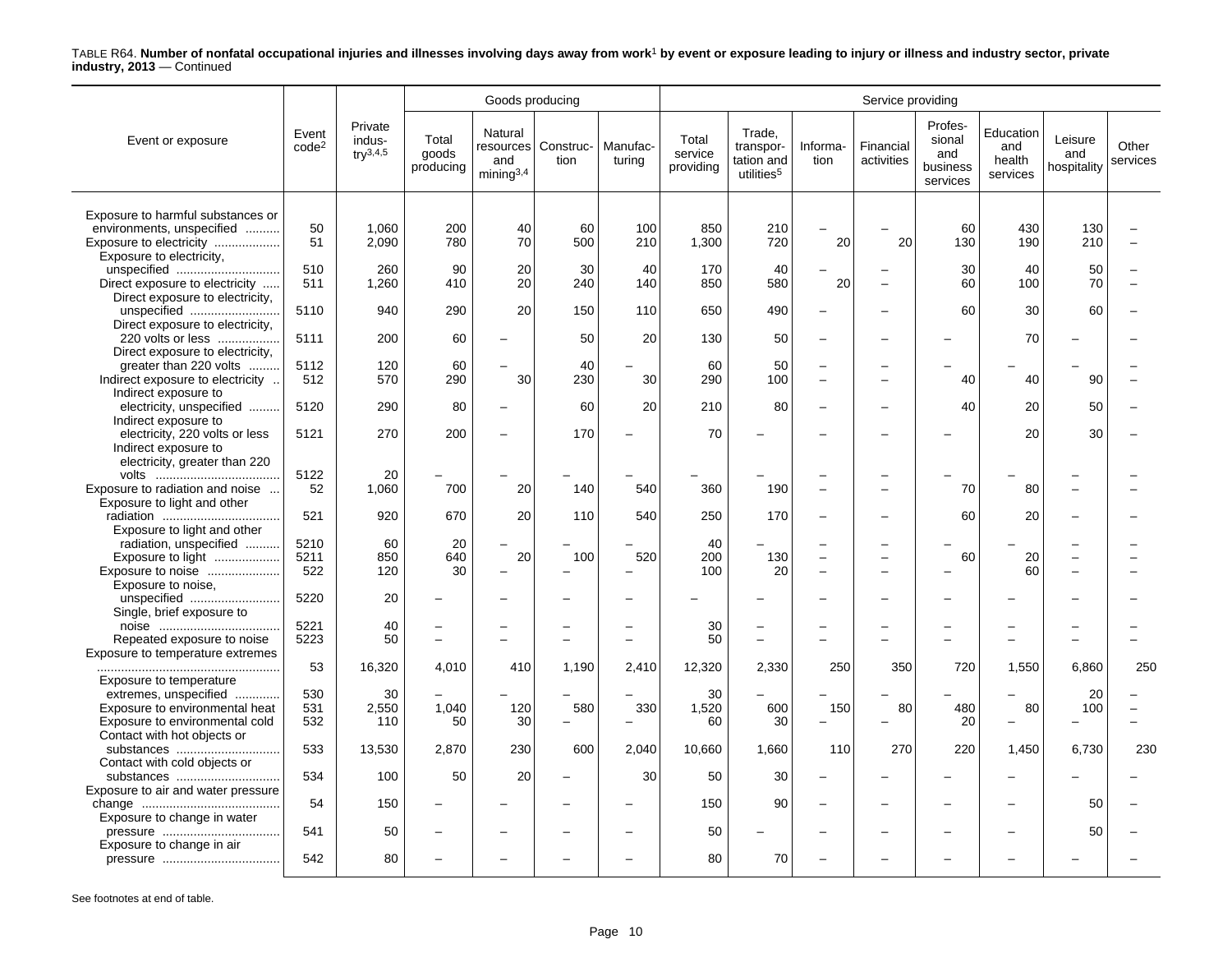|                                                                                                   |                            |                                          |                             | Goods producing                                      |                               |                    |                               |                                                             |                          | Service providing       |                                                  |                                        |                               |                   |
|---------------------------------------------------------------------------------------------------|----------------------------|------------------------------------------|-----------------------------|------------------------------------------------------|-------------------------------|--------------------|-------------------------------|-------------------------------------------------------------|--------------------------|-------------------------|--------------------------------------------------|----------------------------------------|-------------------------------|-------------------|
| Event or exposure                                                                                 | Event<br>code <sup>2</sup> | Private<br>indus-<br>$\text{tr}^{3,4,5}$ | Total<br>goods<br>producing | Natural<br>and<br>minima <sup>3,4</sup>              | resources   Construc-<br>tion | Manufac-<br>turing | Total<br>service<br>providing | Trade,<br>transpor-<br>tation and<br>utilities <sup>5</sup> | Informa-<br>tion         | Financial<br>activities | Profes-<br>sional<br>and<br>business<br>services | Education<br>and<br>health<br>services | Leisure<br>and<br>hospitality | Other<br>services |
|                                                                                                   |                            |                                          |                             |                                                      |                               |                    |                               |                                                             |                          |                         |                                                  |                                        |                               |                   |
| Exposure to other harmful<br>Exposure to other harmful                                            | 55                         | 16,630                                   | 4,680                       | 610                                                  | 1,460                         | 2,600              | 11,950                        | 3,800                                                       | 370                      | 280                     | 1,550                                            | 3,780                                  | 1,710                         | 470               |
| substances, unspecified<br>.<br>Inhalation of harmful substance                                   | 550<br>552                 | 1.670<br>3,910                           | 230<br>1,040                | 70<br>170                                            | 50<br>310                     | 110<br>560         | 1.440<br>2,870                | 310<br>1,000                                                | 70                       | 30<br>100               | 70<br>400                                        | 680<br>870                             | 290<br>350                    | 50<br>80          |
| Inhalation of harmful<br>substance, unspecified<br>Inhalation of harmful                          | 5520                       | 790                                      | 230                         | 50                                                   |                               | 180                | 560                           | 120                                                         | 50                       | 20                      | 130                                              | 160                                    | 50                            |                   |
| substance-single episode<br>Inhalation of harmful                                                 | 5521                       | 2,890                                    | 720                         | 120                                                  | 250                           | 350                | 2,160                         | 860                                                         | 20                       | 70                      | 260                                              | 690                                    | 210                           | 60                |
| substance-multiple<br>episodes<br>Ingestion of harmful substance<br>Exposure to harmful substance | 5522<br>553                | 230<br>840                               | 80<br>310                   | $\overline{\phantom{0}}$<br>$\overline{\phantom{0}}$ | 50<br>300                     | 30<br>L.           | 150<br>530                    | 20<br>400                                                   | $\overline{\phantom{0}}$ |                         | 30                                               | 20<br>20                               | 90<br>90                      |                   |
| through skin, eyes, or other<br>exposed tissue<br>Exposure to harmful                             | 554                        | 9,570                                    | 3,000                       | 350                                                  | 800                           | 1,860              | 6,570                         | 1,990                                                       | 280                      | 150                     | 1,050                                            | 1,980                                  | 890                           | 240               |
| substance through skin,<br>eyes, or other exposed<br>tissue, unspecified<br>Exposure through      | 5540                       | 2,270                                    | 670                         | 120                                                  | 120                           | 430                | 1,600                         | 580                                                         | 190                      |                         | 150                                              | 470                                    | 180                           | 30                |
| unintentional needlestick or<br>sharp injury                                                      | 5541                       | 60                                       |                             |                                                      |                               |                    | 60                            | $\overline{\phantom{0}}$                                    | $\overline{\phantom{0}}$ |                         | 30                                               | 30                                     |                               |                   |
| Exposure through medical                                                                          | 5542                       | 310                                      |                             | $\overline{\phantom{0}}$                             |                               |                    | 310                           | ÷                                                           | $\overline{\phantom{0}}$ |                         |                                                  | 290                                    |                               |                   |
| Exposure through scratch or<br>other open wound<br>Exposure through intact skin,                  | 5543                       | 50                                       |                             |                                                      |                               |                    | 30                            |                                                             | ۰                        |                         |                                                  |                                        |                               |                   |
| eyes, or other exposed<br>Multiple types of exposures                                             | 5544                       | 6,350                                    | 2,170                       | 200                                                  | 660                           | 1,310              | 4,180                         | 1,320                                                       | 90                       | 140                     | 780                                              | 1,040                                  | 630                           | 190               |
| through skin, eyes, or other<br>exposed tissue<br>Exposure through skin, eyes,                    | 5548                       | 90                                       | 40                          | $\overline{\phantom{0}}$                             |                               | 20                 | 40                            |                                                             |                          |                         |                                                  | 40                                     |                               |                   |
| or other exposed tissue,<br>Exposure to other harmful                                             | 5549                       | 440                                      | 100                         | $\overline{a}$                                       |                               | 80                 | 340                           | 70                                                          | $\overline{\phantom{a}}$ |                         | 70                                               | 110                                    | 70                            |                   |
| substance—multiple routes of<br>exposure<br>Exposure to other harmful                             | 558                        | 70                                       |                             |                                                      |                               |                    | 60                            |                                                             | $\overline{\phantom{0}}$ |                         |                                                  | 40                                     |                               |                   |
| substances, n.e.c.<br>Exposure to oxygen deficiency,                                              | 559                        | 570                                      | 90                          | $\overline{\phantom{0}}$                             |                               | 50                 | 490                           | 90                                                          | $\overline{\phantom{0}}$ |                         |                                                  | 190                                    | 90                            | 100               |
| Exposure to oxygen deficiency,                                                                    | 56                         | 90                                       |                             |                                                      |                               |                    | 50                            |                                                             |                          |                         |                                                  |                                        |                               |                   |
| unspecified<br>Exposure to traumatic or stressful                                                 | 560                        | 40                                       |                             |                                                      |                               |                    |                               |                                                             |                          |                         |                                                  |                                        |                               |                   |
|                                                                                                   | 57                         | 2,450                                    | 60                          |                                                      |                               | 60                 | 2,380                         | 1,100                                                       | 200                      | 70                      | 180                                              | 470                                    | 340                           |                   |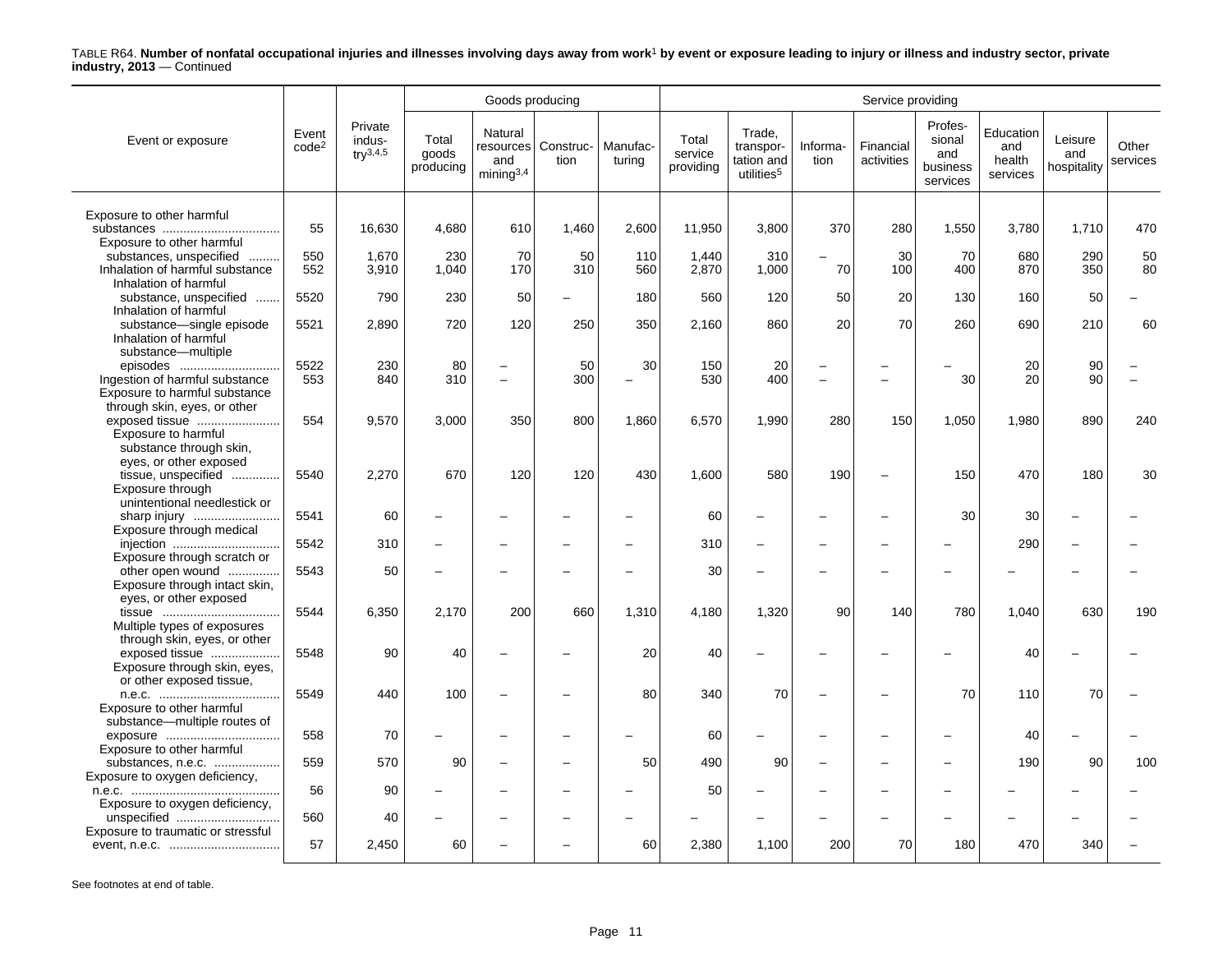|                                                                                                |                            |                                          |                             | Goods producing                         |                               |                    |                               |                                                             |                          | Service providing        |                                                  |                                        |                               |                   |
|------------------------------------------------------------------------------------------------|----------------------------|------------------------------------------|-----------------------------|-----------------------------------------|-------------------------------|--------------------|-------------------------------|-------------------------------------------------------------|--------------------------|--------------------------|--------------------------------------------------|----------------------------------------|-------------------------------|-------------------|
| Event or exposure                                                                              | Event<br>code <sup>2</sup> | Private<br>indus-<br>$\text{tr}^{3,4,5}$ | Total<br>goods<br>producing | Natural<br>and<br>minima <sup>3,4</sup> | resources   Construc-<br>tion | Manufac-<br>turing | Total<br>service<br>providing | Trade.<br>transpor-<br>tation and<br>utilities <sup>5</sup> | Informa-<br>tion         | Financial<br>activities  | Profes-<br>sional<br>and<br>business<br>services | Education<br>and<br>health<br>services | Leisure<br>and<br>hospitality | Other<br>services |
| Exposure to harmful substances or<br>environments, n.e.c.                                      | 59                         | 250                                      | 20                          |                                         |                               |                    | 230                           |                                                             |                          |                          |                                                  | 160                                    | 50                            |                   |
| Contact with objects and<br>Contact with objects and                                           | 6                          | 232,570                                  | 82,280                      | 9,680                                   | 28,310                        | 44,290             | 150,280                       | 70,450                                                      | 3,220                    | 5,850                    | 14,970                                           | 21,870                                 | 27,090                        | 6,840             |
| equipment, unspecified<br>Needlestick without exposure to                                      | 60                         | 3,380                                    | 1,130                       | 230                                     | 330                           | 580                | 2,250                         | 820                                                         | 20                       | 190                      | 240                                              | 310                                    | 520                           | 140               |
| harmful substance<br>Struck by object or equipment<br>Struck by object or equipment,           | 61<br>62                   | 370<br>133,860                           | 20<br>44,410                | 20<br>5,520                             | 17,180                        | 21,710             | 350<br>89,460                 | 30<br>43,030                                                | 2,070                    | 2,900                    | 30<br>7,290                                      | 240<br>11,720                          | 50<br>18,050                  | 4,410             |
| unspecified<br>Struck by powered                                                               | 620                        | 5.170                                    | 2,220                       | 440                                     | 910                           | 860                | 2.950                         | 1.460                                                       | 130                      | 30                       | 290                                              | 480                                    | 440                           | 120               |
| vehicle-nontransport<br>Struck by powered                                                      | 621                        | 6,140                                    | 1,930                       | 470                                     | 820                           | 640                | 4,200                         | 2,430                                                       | 110                      | 150                      | 380                                              | 360                                    | 300                           | 480               |
| vehicle-nontransport,<br>unspecified<br>Caught between rolling                                 | 6210                       | 230                                      | 90                          | $\overline{\phantom{0}}$                |                               | 60                 | 130                           | 90                                                          | $\overline{\phantom{0}}$ |                          | 30                                               | $\overline{\phantom{0}}$               |                               |                   |
| powered vehicle and other                                                                      | 6211                       | 500                                      | 150                         | 20                                      |                               | 110                | 350                           | 270                                                         | $\qquad \qquad -$        |                          |                                                  | $\overline{\phantom{a}}$               |                               |                   |
| Struck or run over by rolling<br>powered vehicle                                               | 6212                       | 2,410                                    | 880                         | 140                                     | 470                           | 270                | 1,530                         | 790                                                         | 20                       | 30                       | 90                                               | 170                                    | 110                           | 320               |
| Struck by swinging part of<br>powered vehicle<br>Struck by falling part of                     | 6213                       | 1,890                                    | 560                         | 260                                     | 220                           | 70                 | 1,330                         | 790                                                         | 60                       | 60                       | 140                                              | 90                                     | 100                           | 90                |
| powered vehicle still<br>attached<br>Struck by powered vehicle                                 | 6214                       | 600                                      | 120                         | 30                                      | 40                            | 40                 | 480                           | 310                                                         | $\qquad \qquad -$        |                          | 50                                               | 40                                     | 20                            | 30                |
| tipping over-nontransport<br>Struck by other falling                                           | 6215                       | 60                                       |                             |                                         |                               |                    | 50                            | 20                                                          | $\overline{\phantom{m}}$ | $\overline{\phantom{0}}$ | 30                                               |                                        |                               |                   |
| powered vehicle<br>Struck by powered<br>vehicle-nontransport, n.e.c.                           | 6216                       | 70                                       |                             |                                         |                               |                    | 60                            | 40                                                          | $\overline{\phantom{a}}$ |                          |                                                  |                                        |                               |                   |
| Struck by rolling object or                                                                    | 6219                       | 380                                      | 120                         |                                         | 40                            | 70                 | 260                           | 120                                                         | $\overline{\phantom{0}}$ |                          | 30                                               | 30                                     | 60                            |                   |
| equipment-other than<br>powered vehicle<br>Struck by rolling object or<br>equipment-other than | 622                        | 7,030                                    | 1,570                       | 110                                     | 400                           | 1,050              | 5,470                         | 2,640                                                       | 80                       | 170                      | 370                                              | 1,610                                  | 490                           | 110               |
| powered vehicle, unspecified<br>Struck by rolling object or                                    | 6220                       | 710                                      | 120                         | 20                                      |                               | 90                 | 600                           | 260                                                         | $\overline{\phantom{m}}$ |                          | 60                                               | 240                                    | 30                            |                   |
| equipment being pushed by<br>injured worker<br>Struck by rolling object or                     | 6221                       | 3,540                                    | 680                         | 20                                      | 100                           | 560                | 2,860                         | 1,540                                                       | $\overline{\phantom{m}}$ | 130                      | 160                                              | 680                                    | 260                           | 80                |
| equipment being pushed by<br>another person                                                    | 6222                       | 1,190                                    | 190                         |                                         | 80                            | 110                | 990                           | 380                                                         |                          |                          |                                                  | 480                                    | 100                           |                   |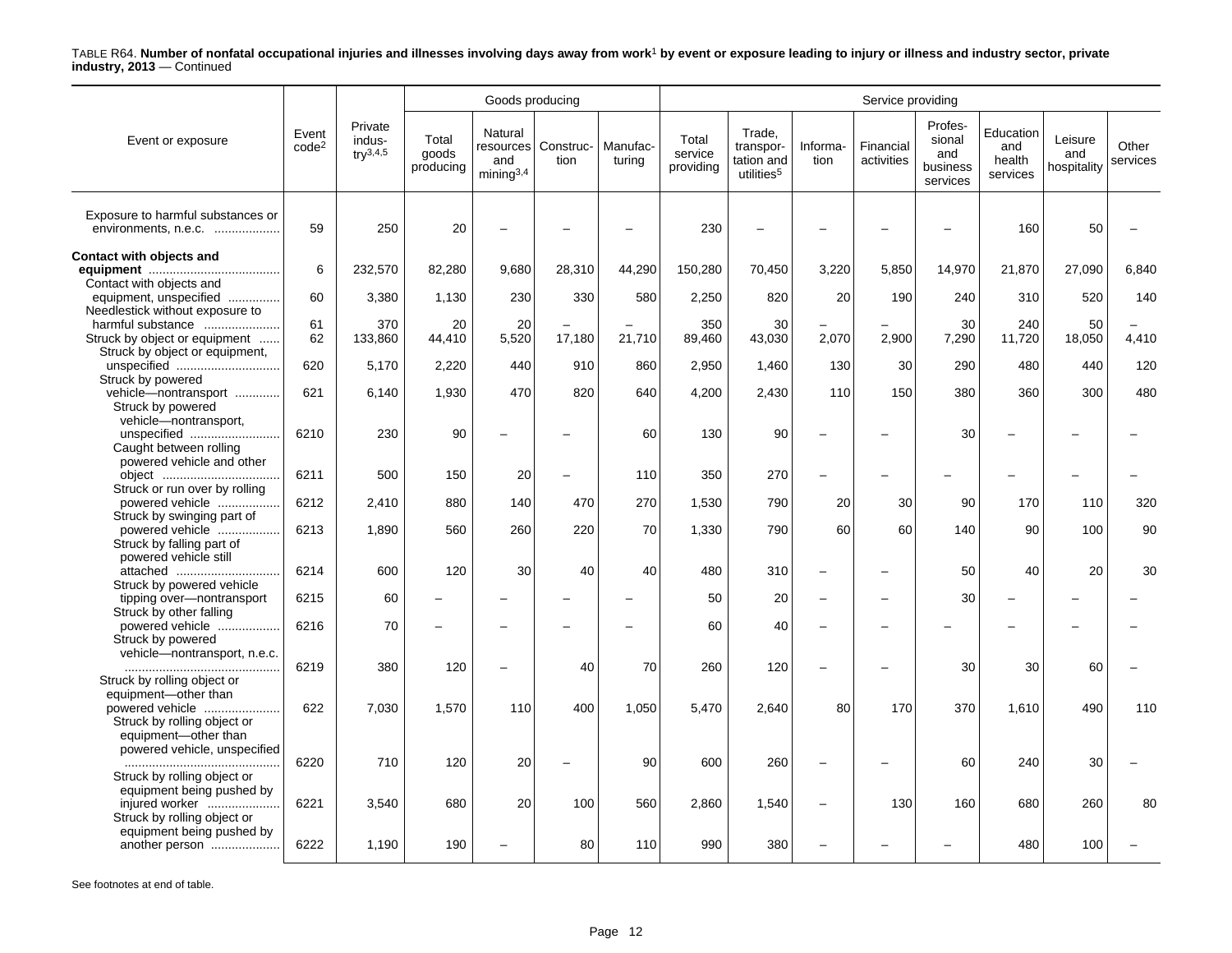|                                                                                |                            |                                           |                             | Goods producing                                  |                   |                    | Service providing             |                                                             |                          |                         |                                                  |                                        |                               |                   |  |
|--------------------------------------------------------------------------------|----------------------------|-------------------------------------------|-----------------------------|--------------------------------------------------|-------------------|--------------------|-------------------------------|-------------------------------------------------------------|--------------------------|-------------------------|--------------------------------------------------|----------------------------------------|-------------------------------|-------------------|--|
| Event or exposure                                                              | Event<br>code <sup>2</sup> | Private<br>indus-<br>$\text{trV}^{3,4,5}$ | Total<br>goods<br>producing | Natural<br>resources l<br>and<br>$min$ ing $3,4$ | Construc-<br>tion | Manufac-<br>turing | Total<br>service<br>providing | Trade,<br>transpor-<br>tation and<br>utilities <sup>5</sup> | Informa-<br>tion         | Financial<br>activities | Profes-<br>sional<br>and<br>business<br>services | Education<br>and<br>health<br>services | Leisure<br>and<br>hospitality | Other<br>services |  |
| Struck by object or equipment<br>rolling freely                                | 6223                       | 890                                       | 320                         | 40                                               | 90                | 190                | 560                           | 300                                                         | 60                       | 20                      | 60                                               | 60                                     | 50                            |                   |  |
| Struck by rolling object or<br>equipment-other than                            |                            |                                           |                             |                                                  |                   |                    |                               |                                                             |                          |                         |                                                  |                                        |                               |                   |  |
| powered vehicle, n.e.c.<br>Struck by falling object or<br>equipment-other than | 6229                       | 700                                       | 250                         | 30                                               | 120               | 110                | 450                           | 160                                                         |                          |                         | 70                                               | 150                                    | 40                            |                   |  |
| powered vehicle<br>Struck by falling object or                                 | 623                        | 45,230                                    | 14,080                      | 2,140                                            | 5,010             | 6,930              | 31,150                        | 17,130                                                      | 990                      | 1,030                   | 2,200                                            | 3,890                                  | 4,440                         | 1,450             |  |
| equipment, unspecified<br>Struck by object or equipment                        | 6230                       | 7,470                                     | 2,420                       | 410                                              | 830               | 1,170              | 5.060                         | 3,250                                                       | 260                      | 110                     | 290                                              | 380                                    | 710                           | 40                |  |
| dropped by injured worker<br>Struck by object or equipment                     | 6231                       | 10.690                                    | 3.840                       | 260                                              | 1,790             | 1.790              | 6.850                         | 3,770                                                       | 300                      | 130                     | 480                                              | 840                                    | 1.050                         | 260               |  |
| dropped by other person<br>Struck by object falling from                       | 6232                       | 1,350                                     | 590                         |                                                  | 290               | 280                | 760                           | 240                                                         | $\overline{\phantom{0}}$ | 40                      | 90                                               | 110                                    | 130                           | 130               |  |
| vehicle or machinery-other<br>than vehicle part<br>Struck by falling object or | 6233                       | 3,160                                     | 1,390                       | 360                                              | 190               | 840                | 1,770                         | 1,040                                                       | 20                       | 150                     | 210                                              | 90                                     | 80                            | 190               |  |
| equipment, n.e.c.<br>Struck by discharged or flying                            | 6239                       | 22,560                                    | 5,840                       | 1.090                                            | 1,910             | 2,840              | 16,720                        | 8,820                                                       | 410                      | 600                     | 1,120                                            | 2,470                                  | 2,470                         | 830               |  |
|                                                                                | 624                        | 12,650                                    | 6,490                       | 560                                              | 2,700             | 3,230              | 6,160                         | 3,000                                                       | 70                       | 360                     | 480                                              | 560                                    | 930                           | 770               |  |
| Struck by discharged or flying<br>object, unspecified                          | 6240                       | 1,530                                     | 730                         | 100                                              | 220               | 420                | 790                           | 390                                                         | $\overline{\phantom{0}}$ |                         | 40                                               | 50                                     | 50                            | 250               |  |
| Struck by dislodged flying<br>object, particle                                 | 6241                       | 6,480                                     | 3,420                       | 340                                              | 1,250             | 1,820              | 3,070                         | 1,600                                                       | 50                       | 140                     | 330                                              | 170                                    | 460                           | 330               |  |
| Struck by discharged object<br>or substance                                    | 6242                       | 1,950                                     | 1,370                       | 90                                               | 670               | 610                | 580                           | 360                                                         | $\overline{\phantom{m}}$ |                         | 40                                               | 70                                     | 30                            | 70                |  |
| Struck by thrown<br>object-unintentional injury                                | 6243                       | 820                                       | 160                         |                                                  | 120               | 40                 | 660                           | 130                                                         | $\overline{\phantom{0}}$ | 170                     |                                                  | 150                                    | 150                           | 50                |  |
| Struck by discharged or flying<br>object, n.e.c.                               | 6249                       | 1,870                                     | 810                         | 30                                               | 450               | 330                | 1,050                         | 520                                                         | $\overline{\phantom{0}}$ |                         | 60                                               | 120                                    | 240                           | 70                |  |
| Injured by handheld object or                                                  | 625                        | 39,830                                    | 12.990                      | 1,120                                            | 5,450             | 6,420              | 26,840                        | 10.990                                                      | 590                      | 630                     | 2,280                                            | 2,240                                  | 9,140                         | 950               |  |
| Injured by handheld object or<br>equipment, unspecified                        | 6250                       | 1,760                                     | 630                         | 120                                              | 200               | 310                | 1,130                         | 420                                                         | 20                       | 20                      | 70                                               | 120                                    | 470                           |                   |  |
| Injured by object breaking in<br>Injured by slipping or swinging               | 6251                       | 1,660                                     | 180                         |                                                  | 60                | 120                | 1,470                         | 240                                                         | $\overline{\phantom{0}}$ |                         | 90                                               | 140                                    | 910                           | 90                |  |
| object held by injured worker                                                  | 6252                       | 28,610                                    | 9,410                       | 840                                              | 3.940             | 4,620              | 19,200                        | 8,210                                                       | 530                      | 480                     | 1,620                                            | 1,390                                  | 6,450                         | 530               |  |
| Injured by slipping or swinging<br>object held by other person                 | 6253                       | 1,000                                     | 470                         | 30                                               | 270               | 170                | 530                           | 120                                                         |                          |                         | 140                                              | 80                                     | 180                           |                   |  |
| Injured by handheld object or<br>equipment, n.e.c.                             | 6259                       | 6,800                                     | 2,300                       | 130                                              | 970               | 1,200              | 4,500                         | 2,010                                                       | 30                       | 130                     | 360                                              | 510                                    | 1,140                         | 310               |  |
| Struck by swinging or slipping<br>object, other than handheld                  | 626                        | 9,120                                     | 1,750                       | 230                                              | 380               | 1,140              | 7,370                         | 2,460                                                       | 80                       | 490                     | 710                                              | 2,100                                  | 1,290                         | 250               |  |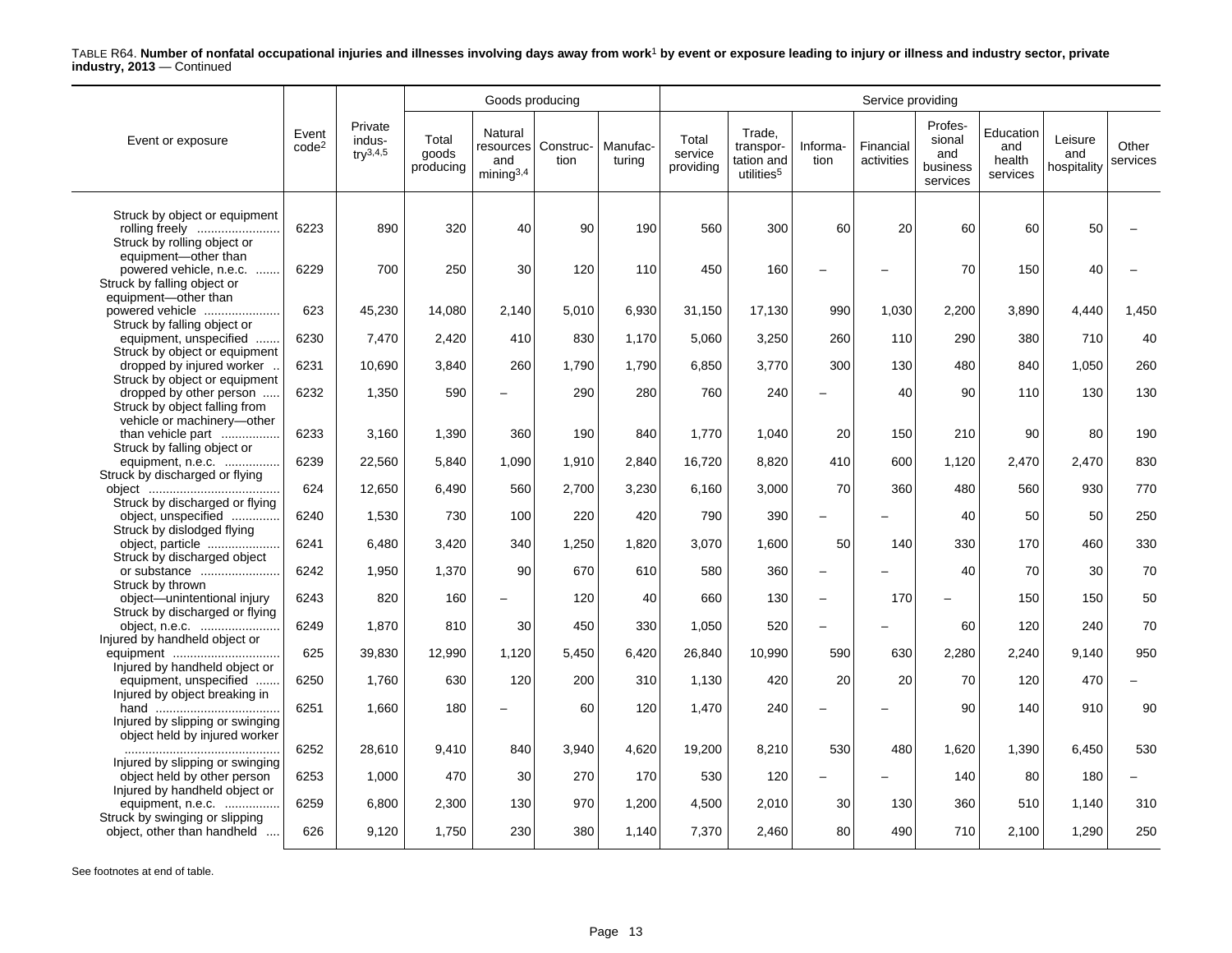|                                                                                                                   |                            |                                    |                             | Goods producing                         |                               |                    | Service providing             |                                                             |                          |                         |                                                  |                                        |                               |                   |  |
|-------------------------------------------------------------------------------------------------------------------|----------------------------|------------------------------------|-----------------------------|-----------------------------------------|-------------------------------|--------------------|-------------------------------|-------------------------------------------------------------|--------------------------|-------------------------|--------------------------------------------------|----------------------------------------|-------------------------------|-------------------|--|
| Event or exposure                                                                                                 | Event<br>code <sup>2</sup> | Private<br>indus-<br>$try^{3,4,5}$ | Total<br>goods<br>producing | Natural<br>and<br>minima <sup>3,4</sup> | resources   Construc-<br>tion | Manufac-<br>turina | Total<br>service<br>providing | Trade.<br>transpor-<br>tation and<br>utilities <sup>5</sup> | Informa-<br>tion         | Financial<br>activities | Profes-<br>sional<br>and<br>business<br>services | Education<br>and<br>health<br>services | Leisure<br>and<br>hospitality | Other<br>services |  |
| Struck by swinging or slipping                                                                                    |                            |                                    |                             |                                         |                               |                    |                               |                                                             |                          |                         |                                                  |                                        |                               |                   |  |
| object, other than handheld,<br>unspecified                                                                       | 6260                       | 490                                | 230                         | 20                                      | 90                            | 120                | 260                           | 200                                                         | $\overline{\phantom{0}}$ |                         |                                                  | 20                                     | 30                            |                   |  |
| Struck by or caught in<br>swinging door or gate<br>Struck by swinging or slipping<br>object, other than handheld, | 6261                       | 6,490                              | 810                         | 120                                     | 140                           | 560                | 5,680                         | 1,680                                                       | 70                       | 250                     | 620                                              | 1,740                                  | 1.160                         | 150               |  |
| Struck by object or equipment,                                                                                    | 6269                       | 2,140                              | 710                         | 90                                      | 150                           | 470                | 1,420                         | 580                                                         | $\overline{\phantom{0}}$ | 230                     | 80                                               | 350                                    | 100                           | 90                |  |
| Struck against object or equipment                                                                                | 629                        | 8,690                              | 3,370                       | 450                                     | 1,490                         | 1,430              | 5,320                         | 2,920                                                       | 20                       | 30                      | 580                                              | 470                                    | 1,020                         | 270               |  |
|                                                                                                                   | 63                         | 51,580                             | 15,210                      | 1,580                                   | 5.420                         | 8,210              | 36,370                        | 15,750                                                      | 540                      | 1,880                   | 4,290                                            | 6,940                                  | 5,520                         | 1,460             |  |
| Struck against object or<br>equipment, unspecified                                                                | 630                        | 4,810                              | 1,550                       | 30                                      | 530                           | 1,000              | 3,260                         | 1,310                                                       | 120                      | 260                     | 320                                              | 520                                    | 620                           | 100               |  |
| Struck against moving object or<br>equipment                                                                      | 631                        | 11,050                             | 4,320                       | 520                                     | 1,390                         | 2,410              | 6,730                         | 3,290                                                       | 30                       | 350                     | 540                                              | 910                                    | 1,310                         | 290               |  |
| Struck against moving object<br>or equipment, unspecified                                                         | 6310                       | 710                                | 360                         | 250                                     | 40                            | 60                 | 350                           | 240                                                         | $\overline{\phantom{0}}$ |                         |                                                  | 50                                     | 50                            |                   |  |
| Struck against moving part of<br>machinery or equipment                                                           | 6311                       | 5,270                              | 2,590                       | 40                                      | 1,010                         | 1,540              | 2,680                         | 1,510                                                       | $\overline{\phantom{0}}$ |                         | 30                                               | 130                                    | 750                           | 260               |  |
| Struck against object or<br>equipment while moving it.                                                            | 6312                       | 3,870                              | 880                         | 30                                      | 290                           | 560                | 2,990                         | 1,290                                                       | 20                       | 340                     | 390                                              | 600                                    | 350                           |                   |  |
| Struck against moving object<br>or equipment, n.e.c.                                                              | 6319                       | 1,190                              | 490                         | 210                                     | 50                            | 230                | 700                           | 250                                                         | $\overline{\phantom{0}}$ |                         | 120                                              | 140                                    | 170                           |                   |  |
| Struck against stationary object<br>or equipment                                                                  | 632                        | 31,180                             | 8,070                       | 950                                     | 2,950                         | 4,170              | 23,110                        | 9,660                                                       | 370                      | 1,230                   | 3,150                                            | 4,780                                  | 2,910                         | 1,010             |  |
| Struck against stationary<br>object or equipment.                                                                 |                            |                                    |                             |                                         |                               |                    |                               |                                                             |                          |                         |                                                  |                                        |                               |                   |  |
| unspecified<br>Stepped on object<br>Struck against stationary                                                     | 6320<br>6321               | 3,530<br>5,760                     | 770<br>2,030                | 230<br>270                              | 110<br>1,030                  | 440<br>730         | 2,760<br>3,730                | 1,070<br>2,130                                              | 20<br>50                 | 170<br>330              | 520<br>450                                       | 460<br>400                             | 360<br>300                    | 170<br>60         |  |
| object or equipment while                                                                                         | 6322                       | 4,250                              | 760                         | 90                                      | 250                           | 420                | 3,490                         | 1,570                                                       | 80                       | 90                      | 320                                              | 830                                    | 320                           | 280               |  |
| Struck against stationary<br>object or equipment, n.e.c.                                                          | 6329                       | 17,640                             | 4,510                       | 370                                     | 1,570                         | 2,570              | 13,130                        | 4,890                                                       | 220                      | 650                     | 1,850                                            | 3,080                                  | 1,930                         | 510               |  |
| Struck against object or<br>equipment, n.e.c.                                                                     | 639                        | 4,540                              | 1,260                       | 90                                      | 540                           | 630                | 3,280                         | 1,490                                                       | $\overline{\phantom{0}}$ | 30                      | 280                                              | 740                                    | 670                           | 50                |  |
| Caught in or compressed by<br>equipment or objects<br>Caught in or compressed by                                  | 64                         | 33,770                             | 17,200                      | 1,990                                   | 3,640                         | 11,560             | 16,570                        | 8,690                                                       | 350                      | 360                     | 2,200                                            | 2,290                                  | 2,390                         | 290               |  |
| equipment or objects,<br>unspecified                                                                              | 640                        | 3,230                              | 1,520                       | 370                                     | 380                           | 760                | 1,710                         | 1,160                                                       | 30                       | 20                      | 80                                               | 200                                    | 220                           |                   |  |
| Caught in running equipment or<br>machinery                                                                       | 641                        | 12,540                             | 8,290                       | 610                                     | 1,100                         | 6,580              | 4,240                         | 2,040                                                       | 160                      | 30                      | 410                                              | 390                                    | 1,150                         | 70                |  |
| Caught in running equipment<br>or machinery, unspecified                                                          | 6410                       | 790                                | 570                         | 50                                      | 40                            | 480                | 220                           | 80                                                          |                          |                         | 50                                               | 50                                     | 40                            |                   |  |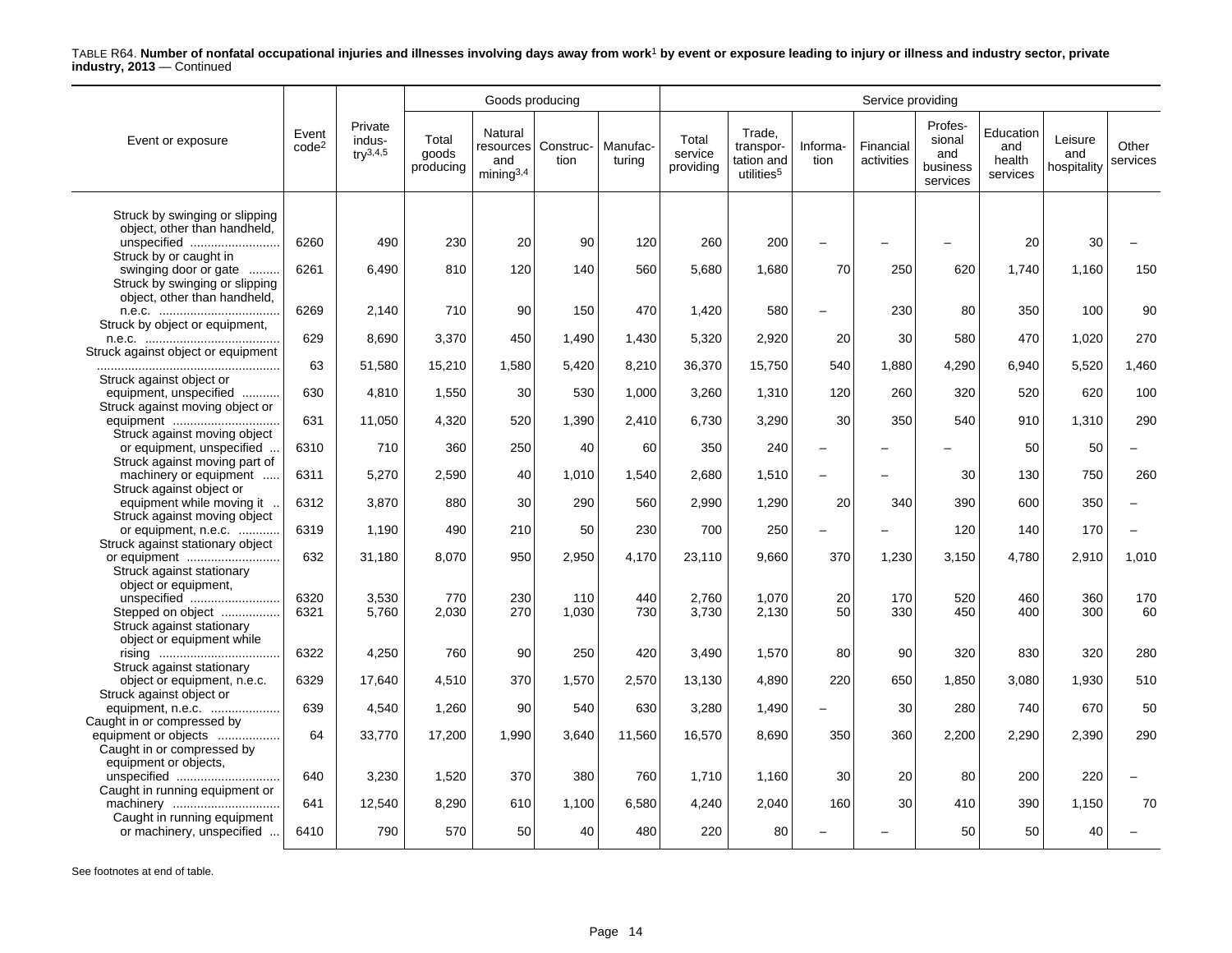|                                                                                                                                           |                            |                                    |                             | Goods producing                                |                   |                          | Service providing             |                                                             |                          |                         |                                                  |                                        |                               |                   |  |  |
|-------------------------------------------------------------------------------------------------------------------------------------------|----------------------------|------------------------------------|-----------------------------|------------------------------------------------|-------------------|--------------------------|-------------------------------|-------------------------------------------------------------|--------------------------|-------------------------|--------------------------------------------------|----------------------------------------|-------------------------------|-------------------|--|--|
| Event or exposure                                                                                                                         | Event<br>code <sup>2</sup> | Private<br>indus-<br>$try^{3,4,5}$ | Total<br>goods<br>producing | Natural<br>resources<br>and<br>$min$ ing $3,4$ | Construc-<br>tion | Manufac-<br>turina       | Total<br>service<br>providing | Trade,<br>transpor-<br>tation and<br>utilities <sup>5</sup> | Informa-<br>tion         | Financial<br>activities | Profes-<br>sional<br>and<br>business<br>services | Education<br>and<br>health<br>services | Leisure<br>and<br>hospitality | Other<br>services |  |  |
| Caught in running equipment<br>or machinery during<br>maintenance, cleaning<br>Caught in running equipment<br>or machinery during regular | 6411                       | 2,990                              | 2,090                       | 90                                             | 100               | 1,900                    | 900                           | 410                                                         |                          |                         | 130                                              | 60                                     | 250                           | 30                |  |  |
| operation<br>Caught in running equipment                                                                                                  | 6412                       | 7,870                              | 5,100                       | 430                                            | 940               | 3,730                    | 2,780                         | 1,370                                                       | 120                      | 30                      | 200                                              | 260                                    | 760                           | 40                |  |  |
| or machinery, n.e.c.<br>Compressed or pinched by                                                                                          | 6419                       | 880                                | 530                         | 40                                             |                   | 470                      | 350                           | 170                                                         | 30                       |                         | 20                                               | 30                                     | 100                           |                   |  |  |
| shifting objects or equipment<br>Compressed or pinched                                                                                    | 642                        | 7,420                              | 3,520                       | 340                                            | 1,410             | 1,780                    | 3,900                         | 2,110                                                       | 60                       | 80                      | 620                                              | 670                                    | 290                           | 70                |  |  |
| between two stationary objects<br>Entangled in other object or                                                                            | 643                        | 2,310                              | 1,000                       | 140                                            | 200               | 660                      | 1.310                         | 820                                                         | $\overline{\phantom{a}}$ |                         | 90                                               | 140                                    | 180                           | 70                |  |  |
| equipment                                                                                                                                 | 644                        | 1,480                              | 400                         | 30                                             | 90                | 280                      | 1,080                         | 510                                                         | 80                       | 30                      | 140                                              | 230                                    | 70                            | 30                |  |  |
| Caught in or compressed by<br>equipment or objects, n.e.c.<br>Struck, caught, or crushed in                                               | 649                        | 6,780                              | 2,470                       | 510                                            | 470               | 1,500                    | 4,320                         | 2,040                                                       | $\overline{\phantom{0}}$ | 180                     | 860                                              | 670                                    | 490                           | 60                |  |  |
| collapsing structure, equipment,<br>Struck, caught, or crushed in<br>collapsing structure,                                                | 65                         | 670                                | 610                         |                                                | 600               |                          | 60                            | 40                                                          |                          |                         |                                                  |                                        |                               |                   |  |  |
| equipment, or material,<br>unspecified<br>Excavation or trenching cave-in<br>Struck, caught, or crushed in                                | 650<br>651                 | 40<br>550                          | 540                         | $\equiv$                                       | 540               | $\overline{a}$           | 30                            | 30<br>$\overline{\phantom{0}}$                              | $\overline{\phantom{0}}$ |                         |                                                  |                                        |                               |                   |  |  |
| other collapsing structure or<br>equipment<br>Struck, caught, or crushed in                                                               | 655                        | 60                                 | 50                          |                                                | 40                | $\overline{\phantom{0}}$ |                               |                                                             |                          |                         |                                                  |                                        |                               |                   |  |  |
| collapsing structure,<br>equipment, or material, n.e.c.<br>Rubbed or abraded by friction or                                               | 659                        | 30                                 | 20                          |                                                |                   |                          |                               |                                                             |                          |                         |                                                  |                                        |                               |                   |  |  |
| Rubbed or abraded by friction or                                                                                                          | 66                         | 7,340                              | 3,210                       | 320                                            | 1,060             | 1,840                    | 4,130                         | 1,540                                                       | 220                      | 300                     | 830                                              | 220                                    | 490                           | 530               |  |  |
| pressure, unspecified<br>Rubbed or abraded by kneeling                                                                                    | 660                        | 60                                 | 20                          |                                                |                   | $\overline{\phantom{0}}$ | 40                            | 30                                                          | $\overline{\phantom{0}}$ |                         |                                                  |                                        |                               |                   |  |  |
| Rubbed or abraded by objects                                                                                                              | 661                        | 300                                | 80                          | 40                                             | 30                |                          | 220                           | 110                                                         | $\overline{\phantom{a}}$ |                         |                                                  |                                        |                               | 80                |  |  |
| being handled<br>Rubbed or abraded by foreign                                                                                             | 662                        | 50                                 |                             |                                                |                   | $\overline{\phantom{0}}$ | 40                            | 20                                                          | $\overline{\phantom{0}}$ |                         |                                                  |                                        |                               |                   |  |  |
| Rubbed or abraded by shoes,                                                                                                               | 663                        | 6,300                              | 3,000                       | 270                                            | 960               | 1,770                    | 3,310                         | 1,310                                                       | 210                      | 290                     | 770                                              | 180                                    | 110                           | 440               |  |  |
| apparel, or accessories<br>Rubbed or abraded by friction or                                                                               | 664                        | 510                                | 30                          |                                                |                   | 30                       | 480                           | 50                                                          | $\overline{\phantom{0}}$ |                         | 50                                               |                                        | 370                           |                   |  |  |
| pressure, n.e.c.<br>Rubbed, abraded, or jarred by                                                                                         | 669                        | 120                                | 80                          | $\overline{\phantom{0}}$                       | 70                |                          | 40                            | 20                                                          | $\overline{\phantom{m}}$ |                         |                                                  | 20                                     |                               |                   |  |  |
| Rubbed, abraded, or jarred by                                                                                                             | 67                         | 440                                | 150                         |                                                | 50                | 90                       | 290                           | 230                                                         | $\overline{\phantom{m}}$ |                         | 20                                               | 20                                     |                               |                   |  |  |
| vehicle vibration                                                                                                                         | 671                        | 320                                | 90                          |                                                |                   | 70                       | 230                           | 190                                                         |                          |                         |                                                  |                                        |                               |                   |  |  |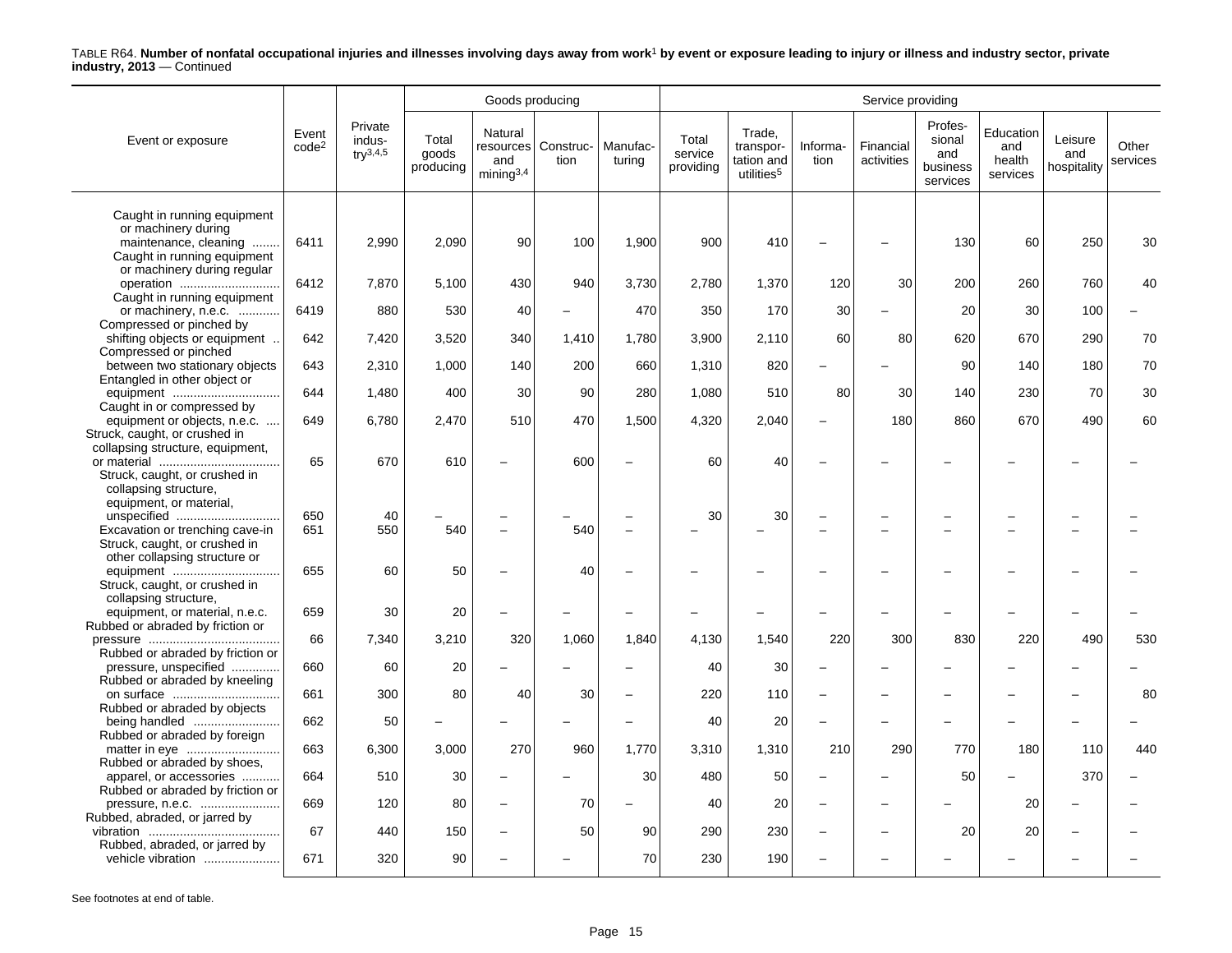|                                                                          |                            |                                           |                             | Goods producing                         |                               |                    | Service providing             |                                                             |                          |                         |                                                  |                                        |                               |                   |  |
|--------------------------------------------------------------------------|----------------------------|-------------------------------------------|-----------------------------|-----------------------------------------|-------------------------------|--------------------|-------------------------------|-------------------------------------------------------------|--------------------------|-------------------------|--------------------------------------------------|----------------------------------------|-------------------------------|-------------------|--|
| Event or exposure                                                        | Event<br>code <sup>2</sup> | Private<br>indus-<br>try <sup>3,4,5</sup> | Total<br>goods<br>producing | Natural<br>and<br>mining <sup>3,4</sup> | resources   Construc-<br>tion | Manufac-<br>turing | Total<br>service<br>providing | Trade,<br>transpor-<br>tation and<br>utilities <sup>5</sup> | Informa-<br>tion         | Financial<br>activities | Profes-<br>sional<br>and<br>business<br>services | Education<br>and<br>health<br>services | Leisure<br>and<br>hospitality | Other<br>services |  |
|                                                                          |                            |                                           |                             |                                         |                               |                    |                               |                                                             |                          |                         |                                                  |                                        |                               |                   |  |
| Rubbed, abraded, or jarred by<br>other machine or equipment<br>vibration | 672                        | 80                                        | 50                          |                                         | 40                            |                    | 30                            | 30                                                          |                          |                         |                                                  |                                        |                               |                   |  |
| Rubbed, abraded, or jarred by                                            | 679                        | 20                                        |                             |                                         |                               |                    |                               |                                                             |                          |                         |                                                  |                                        |                               |                   |  |
| Contact with objects and                                                 | 69                         | 1,150                                     | 340                         | 20                                      | 40                            | 280                | 810                           | 330                                                         | 20                       | 210                     | 70                                               | 110                                    | 60                            |                   |  |
|                                                                          |                            |                                           |                             |                                         |                               |                    |                               |                                                             |                          |                         |                                                  |                                        |                               |                   |  |
| Overexertion and bodily reaction<br>Overexertion and bodily reaction,    | $\overline{7}$             | 322,310                                   | 74,320                      | 6,280                                   | 23,810                        | 44,230             | 247,990                       | 106,540                                                     | 5,890                    | 10,220                  | 20,220                                           | 71,630                                 | 25,390                        | 8,090             |  |
| Overexertion involving outside                                           | 70                         | 12,380                                    | 2,160                       | 220                                     | 860                           | 1,080              | 10,220                        | 3,220                                                       | 150                      | 250                     | 1,190                                            | 1,290                                  | 3.440                         | 690               |  |
| Overexertion involving outside                                           | 71                         | 213,090                                   | 45,550                      | 4,390                                   | 15,310                        | 25,840             | 167,550                       | 73,940                                                      | 2,560                    | 6,100                   | 11,640                                           | 55,390                                 | 13,420                        | 4,500             |  |
| sources, unspecified                                                     | 710                        | 9,430                                     | 2,530                       | 140                                     | 820                           | 1,580              | 6,900                         | 2,720                                                       | 140                      | 250                     | 900                                              | 2,360                                  | 310                           | 230               |  |
| Overexertion in lifting, lowering<br>Overexertion in lifting,            | 711                        | 107,910                                   | 23,700                      | 2,170                                   | 8,500                         | 13,030             | 84,200                        | 44,520                                                      | 940                      | 3,910                   | 5,930                                            | 18,490                                 | 8,120                         | 2,290             |  |
| lowering, unspecified<br>.<br>Overexertion in lifting-single             | 7110                       | 13,540                                    | 2,720                       | 670                                     | 730                           | 1,320              | 10,820                        | 6,790                                                       | 80                       | 900                     | 400                                              | 1,800                                  | 720                           | 130               |  |
| episode                                                                  | 7111                       | 80,240                                    | 17,520                      | 1,160                                   | 6,660                         | 9,690              | 62,720                        | 31,220                                                      | 810                      | 2,820                   | 4,840                                            | 15,050                                 | 6,340                         | 1,660             |  |
| Overexertion in<br>lifting—multiple episodes                             | 7112                       | 11.760                                    | 2.570                       | 340                                     | 480                           | 1.750              | 9.190                         | 5,810                                                       | 40                       | 180                     | 620                                              | 1.160                                  | 890                           | 480               |  |
| Overexertion in<br>lowering-single episode<br>Overexertion in            | 7113                       | 2,100                                     | 810                         |                                         | 570                           | 230                | 1,290                         | 600                                                         |                          |                         | 60                                               | 460                                    | 130                           | 30                |  |
| lowering—multiple episodes<br>Overexertion in pushing, pulling,          | 7114                       | 260                                       | 90                          |                                         | 50                            | 40                 | 170                           | 110                                                         | $\overline{\phantom{0}}$ |                         |                                                  | 30                                     | 20                            |                   |  |
| Overexertion in pushing,                                                 | 712                        | 45,290                                    | 9,580                       | 930                                     | 1,560                         | 7,100              | 35,710                        | 16,350                                                      | 560                      | 760                     | 2.440                                            | 12,150                                 | 2.480                         | 960               |  |
| pulling, or turning,<br>unspecified<br>Overexertion in pushing,          | 7120                       | 3,610                                     | 1,150                       | 290                                     | 400                           | 460                | 2,460                         | 1,200                                                       | 30                       |                         | 220                                              | 750                                    | 220                           | 40                |  |
| pulling, or turning-single<br>episode<br>Overexertion in pushing.        | 7121                       | 37,780                                    | 7,430                       | 480                                     | 1,060                         | 5,890              | 30,350                        | 13,500                                                      | 520                      | 680                     | 1,990                                            | 10,730                                 | 2.070                         | 860               |  |
| pulling, or turning-multiple<br>episodes                                 | 7122                       | 3,900                                     | 1,000                       | 150                                     | 100                           | 750                | 2,900                         | 1,650                                                       | 20                       | 80                      | 230                                              | 670                                    | 190                           | 60                |  |
| Overexertion in holding,<br>carrying, or wielding                        | 713                        | 16,780                                    | 4,540                       | 320                                     | 2,660                         | 1,560              | 12,230                        | 4,100                                                       | 310                      | 210                     | 990                                              | 4,840                                  | 1,030                         | 760               |  |
| Overexertion in holding,<br>carrying, or wielding,<br>unspecified        | 7130                       | 1,550                                     | 770                         | 70                                      | 560                           | 140                | 780                           | 450                                                         | 20                       |                         | 40                                               | 200                                    | 50                            |                   |  |
| Overexertion in holding,<br>carrying, or wielding-single                 |                            |                                           |                             |                                         |                               |                    |                               |                                                             |                          |                         |                                                  |                                        |                               |                   |  |
| episode<br>Overexertion in holding,                                      | 7131                       | 13,820                                    | 3,280                       | 190                                     | 1,950                         | 1,140              | 10,540                        | 3,230                                                       | 270                      | 190                     | 800                                              | 4,450                                  | 850                           | 740               |  |
| carrying, or<br>wielding-multiple episodes                               | 7132                       | 1,410                                     | 490                         | 60                                      | 150                           | 270                | 920                           | 420                                                         | 20                       | 20                      | 140                                              | 190                                    | 120                           |                   |  |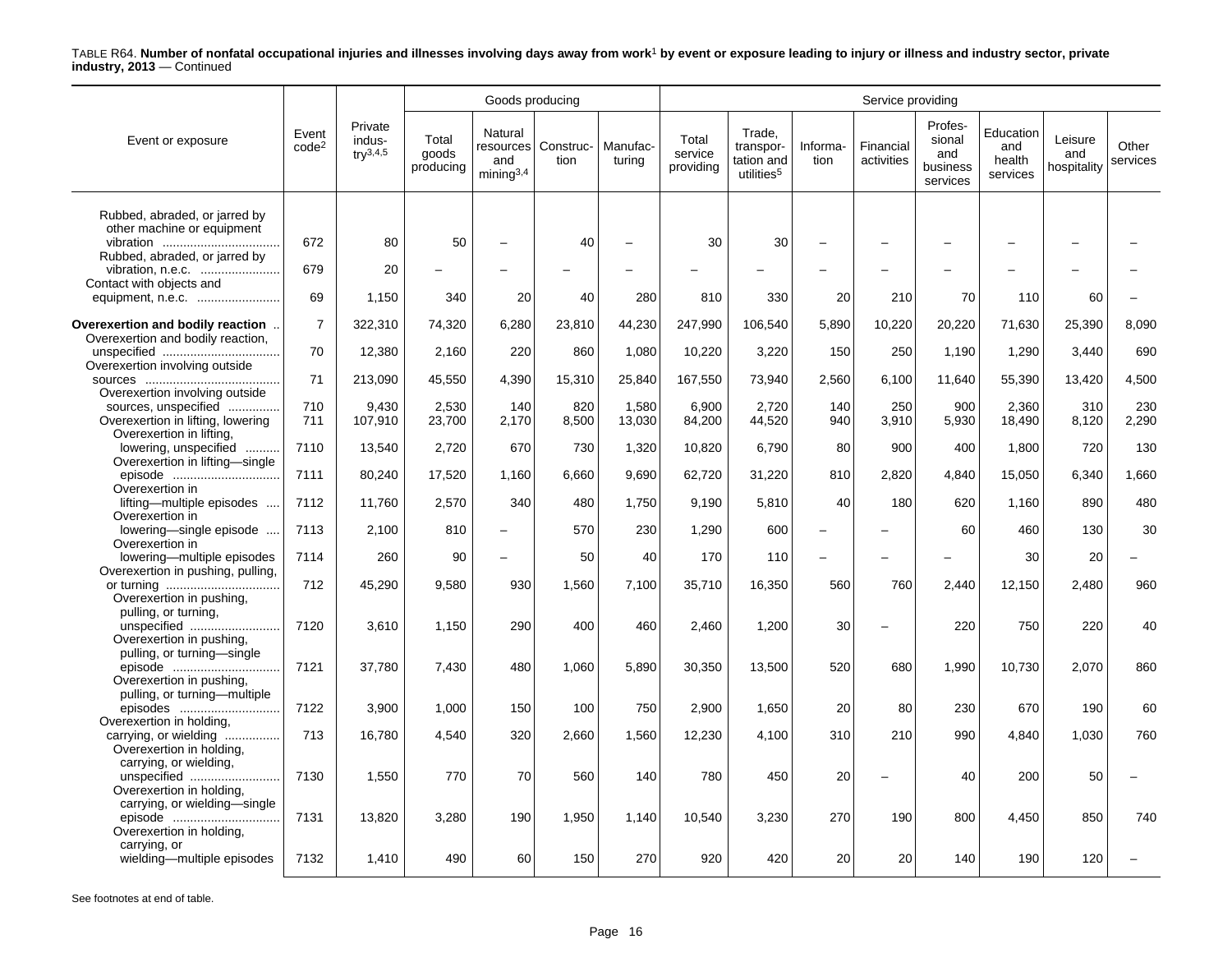|                                                               |                            |                                          |                             | Goods producing                                      |                   |                    | Service providing             |                                                             |                          |                         |                                                  |                                        |                               |                   |  |
|---------------------------------------------------------------|----------------------------|------------------------------------------|-----------------------------|------------------------------------------------------|-------------------|--------------------|-------------------------------|-------------------------------------------------------------|--------------------------|-------------------------|--------------------------------------------------|----------------------------------------|-------------------------------|-------------------|--|
| Event or exposure                                             | Event<br>code <sup>2</sup> | Private<br>indus-<br>$\text{tr}^{3,4,5}$ | Total<br>goods<br>producing | Natural<br>resources<br>and<br>mining <sup>3,4</sup> | Construc-<br>tion | Manufac-<br>turina | Total<br>service<br>providing | Trade,<br>transpor-<br>tation and<br>utilities <sup>5</sup> | Informa-<br>tion         | Financial<br>activities | Profes-<br>sional<br>and<br>business<br>services | Education<br>and<br>health<br>services | Leisure<br>and<br>hospitality | Other<br>services |  |
| Overexertion in throwing,                                     |                            |                                          |                             |                                                      |                   |                    |                               |                                                             |                          |                         |                                                  |                                        |                               |                   |  |
|                                                               | 714                        | 7,690                                    | 1,080                       | 70                                                   | 320               | 700                | 6,600                         | 2,280                                                       | 180                      | 270                     | 440                                              | 2,870                                  | 470                           | 90                |  |
| Overexertion in throwing,<br>catching, unspecified            | 7140                       | 230                                      | 20                          | $\overline{\phantom{0}}$                             |                   | 20                 | 210                           | 80                                                          | $\overline{\phantom{0}}$ |                         | 20                                               | 50                                     |                               |                   |  |
| Overexertion in                                               |                            |                                          |                             |                                                      |                   |                    |                               |                                                             |                          |                         |                                                  |                                        |                               |                   |  |
| throwing-single episode<br>Overexertion in                    | 7141                       | 1,210                                    | 260                         | $\overline{\phantom{0}}$                             | 90                | 160                | 950                           | 370                                                         | 30                       |                         | 260                                              | 190                                    | 70                            |                   |  |
| throwing-multiple episodes<br>Overexertion in                 | 7142                       | 180                                      | 40                          | $\overline{a}$                                       |                   | 20                 | 150                           | 50                                                          |                          |                         | 20                                               |                                        | 60                            |                   |  |
| catching-single episode<br>Overexertion in                    | 7143                       | 5,860                                    | 730                         | 50                                                   | 210               | 470                | 5,130                         | 1,750                                                       | 150                      | 130                     | 100                                              | 2.600                                  | 330                           | 70                |  |
| catching-multiple episodes                                    | 7144                       | 200                                      | 40                          | $\overline{\phantom{0}}$                             |                   | 40                 | 160                           | 30                                                          |                          | 70                      | 30                                               | 20                                     |                               |                   |  |
| Multiple types of overexertion<br>involving outside sources   | 718                        | 22,260                                   | 2,580                       | 170                                                  | 1,090             | 1,320              | 19,680                        | 3,290                                                       | 360                      | 590                     | 800                                              | 13,910                                 | 590                           | 140               |  |
| Overexertion involving outside<br>sources, n.e.c.             | 719                        | 3,740                                    | 1,520                       | 600                                                  | 360               | 560                | 2,220                         | 670                                                         | 70                       | 110                     | 140                                              | 770                                    | 410                           | 30                |  |
| Repetitive motions involving                                  |                            |                                          |                             |                                                      |                   |                    |                               |                                                             |                          |                         |                                                  |                                        |                               |                   |  |
| Repetitive motions involving                                  | 72                         | 24,420                                   | 9.130                       | 220                                                  | 780               | 8,130              | 15,290                        | 6.040                                                       | 820                      | 1.620                   | 1.970                                            | 2,700                                  | 1.600                         | 530               |  |
| microtasks, unspecified                                       | 720                        | 4,820                                    | 1,970                       | 20                                                   | 270               | 1,690              | 2,840                         | 1,300                                                       | 60                       | 440                     | 200                                              | 420                                    | 300                           | 130               |  |
| Typing, key entry, texting, or                                | 721                        | 4,590                                    | 310                         | $\overline{\phantom{0}}$                             |                   | 290                | 4,280                         | 880                                                         | 520                      | 940                     | 840                                              | 820                                    | 120                           | 160               |  |
| Repetitive use of tools,                                      | 722                        | 4,800                                    | 2,940                       | 90                                                   | 240               | 2,620              | 1,860                         | 860                                                         | 120                      | 40                      | 150                                              | 370                                    | 260                           | 70                |  |
| instruments<br>Repetitive grasping, placing, or               |                            |                                          |                             |                                                      |                   |                    |                               |                                                             |                          |                         |                                                  |                                        |                               |                   |  |
| moving objects, except tools<br>Repetitive use of hands, not  | 723                        | 5,850                                    | 2,520                       | 60                                                   | 130               | 2,340              | 3,320                         | 1,950                                                       | 70                       | 90                      | 300                                              | 420                                    | 430                           | 70                |  |
| involving tools                                               | 724                        | 2,060                                    | 610                         | 50                                                   |                   | 550                | 1,450                         | 410                                                         | 20                       | 40                      | 370                                              | 240                                    | 270                           | 100               |  |
| Multiple types of repetitive                                  | 728                        | 1,570                                    | 540                         | -                                                    | 60                | 470                | 1,030                         | 450                                                         | $\overline{\phantom{0}}$ | 50                      | 60                                               | 330                                    | 120                           |                   |  |
| Repetitive motions involving                                  |                            |                                          |                             |                                                      |                   |                    |                               |                                                             |                          |                         |                                                  |                                        |                               |                   |  |
| microtasks, n.e.c.<br>Other exertions or bodily reactions     | 729<br>73                  | 740<br>66,630                            | 230<br>16,310               | 1,270                                                | 60<br>6,300       | 180<br>8,740       | 500<br>50,320                 | 210<br>21,440                                               | 20<br>2,290              | 2,060                   | 50<br>4,940                                      | 110<br>11,370                          | 100<br>6,150                  | 2,070             |  |
| Other exertions or bodily                                     |                            |                                          |                             |                                                      |                   |                    |                               |                                                             |                          |                         |                                                  |                                        |                               |                   |  |
| reactions, unspecified<br>Bending, crawling, reaching,        | 730                        | 3,330                                    | 890                         | 80                                                   | 320               | 480                | 2,440                         | 750                                                         | 100                      | 120                     | 150                                              | 430                                    | 780                           | 120               |  |
| twisting, climbing, stepping                                  | 731                        | 41,460                                   | 10,840                      | 690                                                  | 4,270             | 5,880              | 30,630                        | 13,640                                                      | 1,550                    | 1,520                   | 2,580                                            | 6,980                                  | 3,180                         | 1,180             |  |
| Bending, crawling, reaching,<br>twisting, climbing, stepping, |                            |                                          |                             |                                                      |                   |                    |                               |                                                             |                          |                         |                                                  |                                        |                               |                   |  |
| unspecified                                                   | 7310                       | 2,930                                    | 560                         | 50                                                   | 240               | 260                | 2,370                         | 1,450                                                       | 40                       |                         | 220                                              | 440                                    | 190                           |                   |  |
| Bending, crawling, reaching,<br>twisting-single episode       | 7311                       | 24,720                                   | 5.500                       | 230                                                  | 1.750             | 3,520              | 19,220                        | 7.570                                                       | 930                      | 820                     | 1,520                                            | 5,320                                  | 2.240                         | 810               |  |
| Bending, crawling, reaching,<br>twisting-repetitive or        |                            |                                          |                             |                                                      |                   |                    |                               |                                                             |                          |                         |                                                  |                                        |                               |                   |  |
| prolonged                                                     | 7312                       | 2,440                                    | 1,070                       | 100                                                  | 440               | 530                | 1.370                         | 600                                                         | 130                      | 70                      | 110                                              | 290                                    | 130                           | 50                |  |
| Climbing or stepping up or<br>down-single episode             | 7313                       | 10,550                                   | 3,390                       | 290                                                  | 1,770             | 1,330              | 7,160                         | 3,660                                                       | 410                      | 600                     | 700                                              | 900                                    | 600                           | 290               |  |
|                                                               |                            |                                          |                             |                                                      |                   |                    |                               |                                                             |                          |                         |                                                  |                                        |                               |                   |  |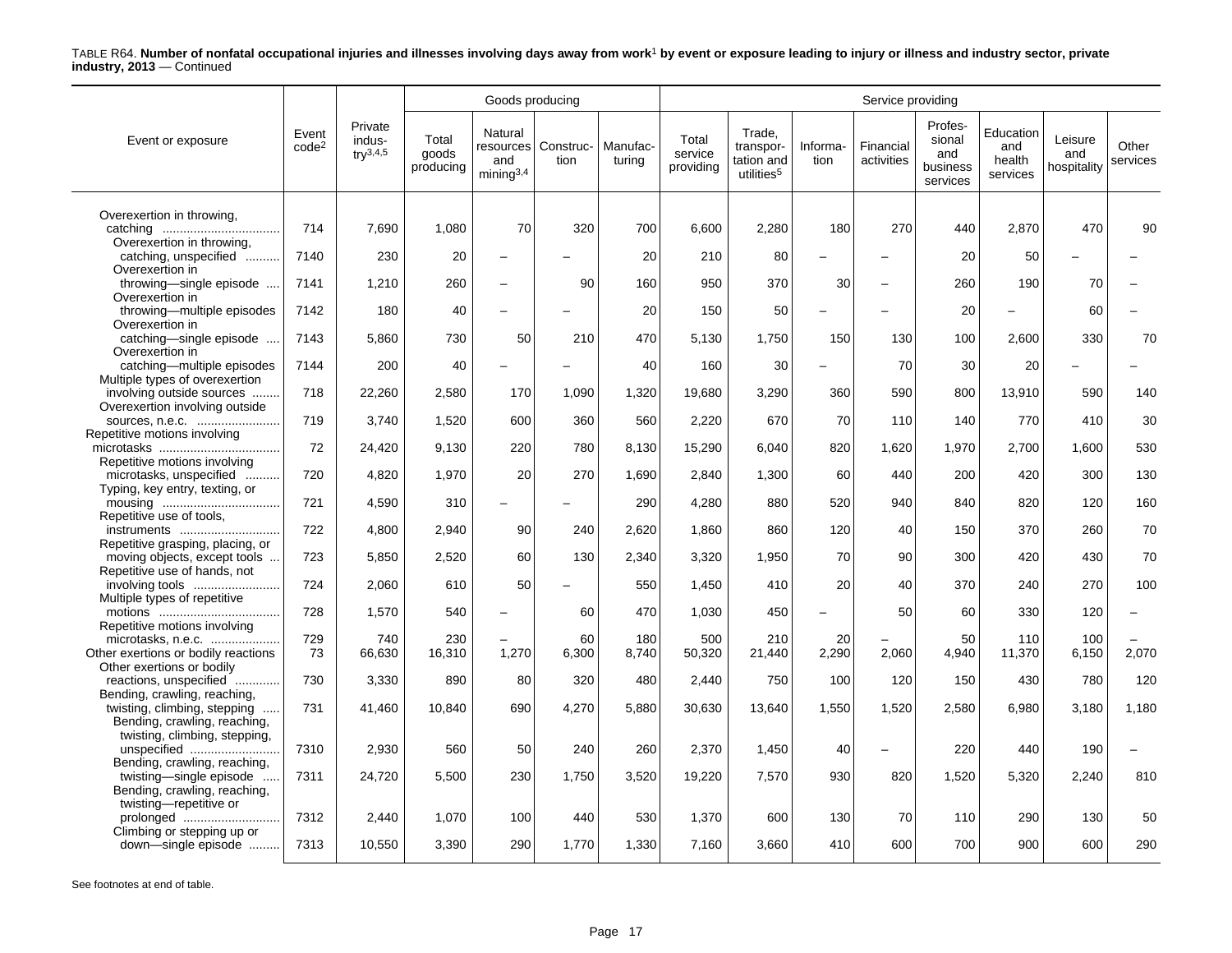|                                         |                            |                                          |                             | Goods producing                                |                   |                    | Service providing             |                                                             |                          |                         |                                                  |                                        |                               |                   |  |
|-----------------------------------------|----------------------------|------------------------------------------|-----------------------------|------------------------------------------------|-------------------|--------------------|-------------------------------|-------------------------------------------------------------|--------------------------|-------------------------|--------------------------------------------------|----------------------------------------|-------------------------------|-------------------|--|
| Event or exposure                       | Event<br>code <sup>2</sup> | Private<br>indus-<br>$\text{tr}^{3,4,5}$ | Total<br>goods<br>producing | Natural<br>resources<br>and<br>$min$ ing $3,4$ | Construc-<br>tion | Manufac-<br>turina | Total<br>service<br>providing | Trade,<br>transpor-<br>tation and<br>utilities <sup>5</sup> | Informa-<br>tion         | Financial<br>activities | Profes-<br>sional<br>and<br>business<br>services | Education<br>and<br>health<br>services | Leisure<br>and<br>hospitality | Other<br>services |  |
| Climbing or stepping up or              |                            |                                          |                             |                                                |                   |                    |                               |                                                             |                          |                         |                                                  |                                        |                               |                   |  |
| down-repetitive or                      |                            |                                          |                             |                                                |                   |                    |                               |                                                             |                          |                         |                                                  |                                        |                               |                   |  |
| prolonged                               | 7314                       | 820                                      | 320                         | ÷                                              | 60                | 240                | 500                           | 360                                                         | 40                       |                         | 40                                               | 30                                     | 20                            |                   |  |
| Kneeling, kneeling down                 | 732                        | 1,520                                    | 540                         | $\overline{\phantom{0}}$                       | 300               | 240                | 970                           | 570                                                         | 60                       |                         | 90                                               | 180                                    | 40                            | 30                |  |
| Kneeling, kneeling down,                |                            |                                          |                             |                                                |                   |                    |                               |                                                             |                          |                         |                                                  |                                        |                               |                   |  |
| unspecified                             | 7320                       | 140                                      | 20                          | ÷                                              |                   | 20                 | 120                           | 90                                                          |                          |                         |                                                  |                                        |                               |                   |  |
| Kneeling, kneeling                      |                            |                                          |                             |                                                |                   |                    |                               |                                                             |                          |                         |                                                  |                                        |                               |                   |  |
| down-single episode                     | 7321                       | 860                                      | 190                         | $\overline{a}$                                 | 70                | 120                | 670                           | 370                                                         | 40                       |                         | 60                                               | 150                                    | 20                            | 20                |  |
| Kneeling, kneeling                      |                            |                                          |                             |                                                |                   |                    |                               |                                                             |                          |                         |                                                  |                                        |                               |                   |  |
| down-repetitive or<br>prolonged         | 7322                       | 520                                      | 330                         | $\overline{\phantom{0}}$                       | 230               | 100                | 190                           | 100                                                         | 20                       |                         | 20                                               | 30                                     | 20                            |                   |  |
| Sitting, sitting down                   | 733                        | 1,180                                    | 140                         | 20                                             |                   | 100                | 1,040                         | 270                                                         | 30                       | 70                      | 380                                              | 270                                    | 30                            |                   |  |
| Sitting, sitting down,                  |                            |                                          |                             |                                                |                   |                    |                               |                                                             |                          |                         |                                                  |                                        |                               |                   |  |
| unspecified                             | 7330                       | 80                                       |                             |                                                |                   |                    | 60                            | 30                                                          |                          |                         |                                                  | 20                                     |                               |                   |  |
| Sitting, sitting down-single            |                            |                                          |                             |                                                |                   |                    |                               |                                                             |                          |                         |                                                  |                                        |                               |                   |  |
| episode                                 | 7331                       | 640                                      | 40                          | ÷                                              |                   | 40                 | 590                           | 90                                                          | $\overline{\phantom{0}}$ | 60                      | 330                                              | 100                                    |                               |                   |  |
| Sitting, sitting                        |                            |                                          |                             |                                                |                   |                    |                               |                                                             |                          |                         |                                                  |                                        |                               |                   |  |
| down-repetitive or                      |                            |                                          |                             |                                                |                   |                    |                               |                                                             |                          |                         |                                                  |                                        |                               |                   |  |
| prolonged                               | 7332                       | 470                                      | 80                          | 20                                             |                   | 50                 | 390                           | 140                                                         | 20                       |                         | 60                                               | 160                                    |                               |                   |  |
| Standing, standing up                   | 734                        | 3,750                                    | 820                         | 30                                             | 400               | 400                | 2,930                         | 1,130                                                       | 110                      | 60                      | 450                                              | 710                                    | 430                           | 40                |  |
| Standing, standing up,                  |                            |                                          |                             |                                                |                   |                    |                               |                                                             |                          |                         |                                                  |                                        |                               |                   |  |
| unspecified                             | 7340                       | 160                                      |                             |                                                |                   |                    | 160                           | 50                                                          |                          |                         |                                                  | 70                                     | 30                            |                   |  |
| Standing, standing up-single<br>episode | 7341                       | 3,120                                    | 750                         | 20                                             | 390               | 340                | 2,370                         | 950                                                         | 90                       | 50                      | 380                                              | 590                                    | 280                           | 30                |  |
| Standing, standing                      |                            |                                          |                             |                                                |                   |                    |                               |                                                             |                          |                         |                                                  |                                        |                               |                   |  |
| up-repetitive or prolonged              | 7342                       | 470                                      | 60                          |                                                |                   | 50                 | 400                           | 130                                                         |                          |                         | 70                                               | 40                                     | 130                           |                   |  |
| Walking, without other incident         | 735                        | 5,320                                    | 1,210                       | 240                                            | 320               | 650                | 4,120                         | 1,580                                                       | 210                      | 170                     | 390                                              | 1,040                                  | 630                           | 100               |  |
| Walking, without other                  |                            |                                          |                             |                                                |                   |                    |                               |                                                             |                          |                         |                                                  |                                        |                               |                   |  |
| incident, unspecified<br>.              | 7350                       | 770                                      | 150                         | 60                                             | 30                | 60                 | 620                           | 190                                                         | 30                       | 60                      | 20                                               | 210                                    | 110                           |                   |  |
| Walking, without other                  |                            |                                          |                             |                                                |                   |                    |                               |                                                             |                          |                         |                                                  |                                        |                               |                   |  |
| incident-single episode                 | 7351                       | 4,080                                    | 900                         | 110                                            | 250               | 550                | 3,170                         | 1,250                                                       | 170                      | 90                      | 330                                              | 810                                    | 430                           | 90                |  |
| Walking, without other                  |                            |                                          |                             |                                                |                   |                    |                               |                                                             |                          |                         |                                                  |                                        |                               |                   |  |
| incident-repetitive or<br>prolonged     | 7352                       | 480                                      | 150                         | 80                                             | 40                | 40                 | 330                           | 130                                                         | 20                       |                         | 40                                               | 30                                     | 80                            |                   |  |
| Running, without other incident         | 736                        | 990                                      | 30                          | -                                              |                   | 20                 | 960                           | 190                                                         | $\overline{\phantom{0}}$ |                         | 90                                               | 470                                    | 130                           | 60                |  |
| Running, without other                  |                            |                                          |                             |                                                |                   |                    |                               |                                                             |                          |                         |                                                  |                                        |                               |                   |  |
| incident, unspecified                   | 7360                       | 130                                      |                             | ÷                                              |                   |                    | 130                           | 30                                                          | $\overline{\phantom{a}}$ |                         | 20                                               | 70                                     | 20                            |                   |  |
| Running, without other                  |                            |                                          |                             |                                                |                   |                    |                               |                                                             |                          |                         |                                                  |                                        |                               |                   |  |
| incident-single episode                 | 7361                       | 810                                      | 30                          | ÷                                              |                   | 20                 | 790                           | 160                                                         | $\overline{\phantom{0}}$ |                         | 60                                               | 400                                    | 100                           | 40                |  |
| Running, without other                  |                            |                                          |                             |                                                |                   |                    |                               |                                                             |                          |                         |                                                  |                                        |                               |                   |  |
| incident-repetitive or                  |                            |                                          |                             |                                                |                   |                    |                               |                                                             |                          |                         |                                                  |                                        |                               |                   |  |
| prolonged                               | 7362                       | 40                                       |                             | ÷                                              |                   |                    | 40                            |                                                             |                          |                         |                                                  |                                        |                               |                   |  |
| Boarding, alighting-excluding           | 737                        | 4,930                                    | 1,020                       | 100                                            | 540               | 380                | 3,900                         |                                                             | 140                      | 40                      | 610                                              | 240                                    | 20                            | 450               |  |
| Boarding,                               |                            |                                          |                             |                                                |                   |                    |                               | 2,400                                                       |                          |                         |                                                  |                                        |                               |                   |  |
| alighting-excluding slip,               |                            |                                          |                             |                                                |                   |                    |                               |                                                             |                          |                         |                                                  |                                        |                               |                   |  |
| trip, fall, unspecified                 | 7370                       | 50                                       |                             |                                                |                   |                    | 50                            | 20                                                          |                          |                         |                                                  | 20                                     |                               |                   |  |
|                                         |                            |                                          |                             |                                                |                   |                    |                               |                                                             |                          |                         |                                                  |                                        |                               |                   |  |